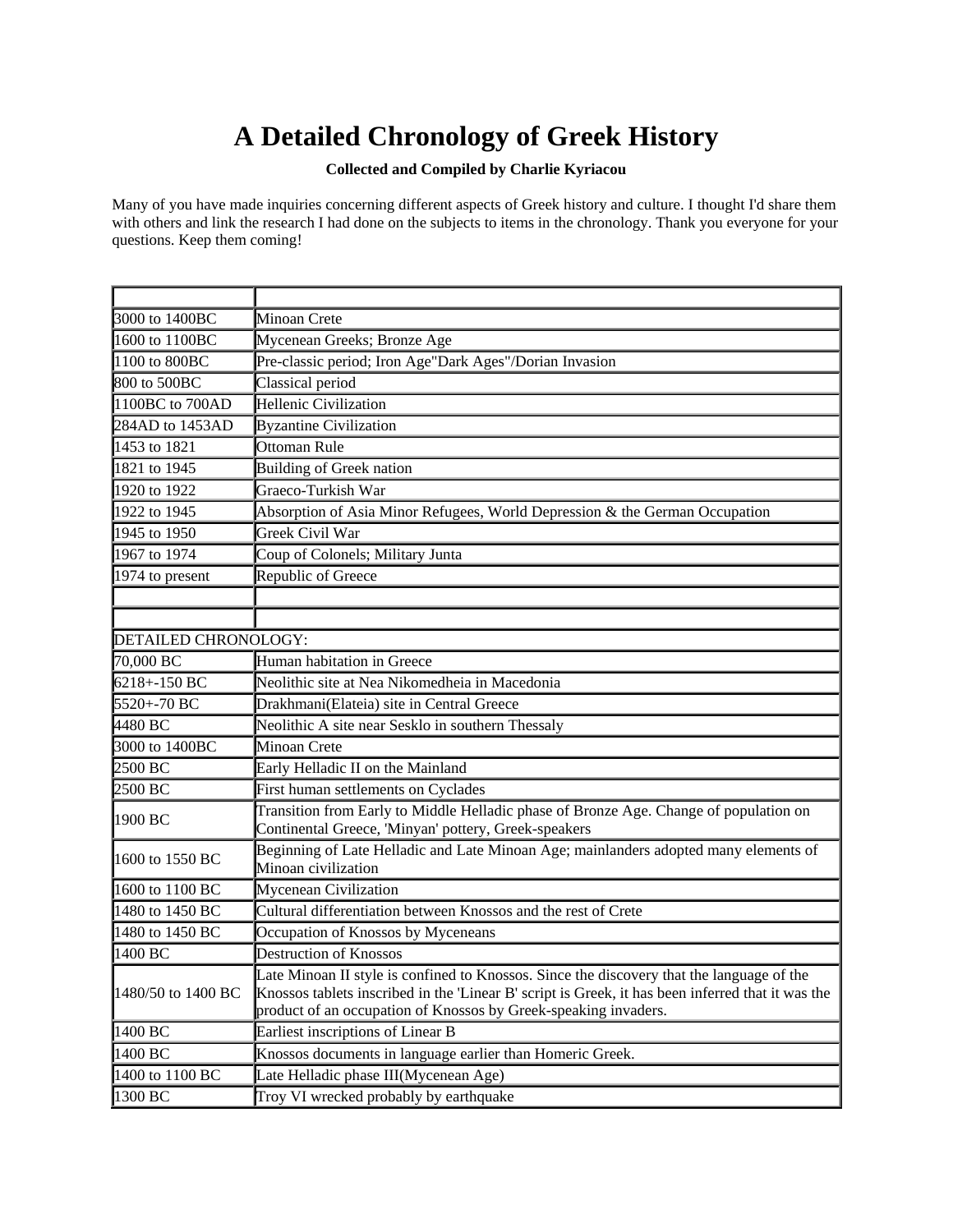| 1260 BC            | Fall of Troy VIIa                                                                                                                                                                                                                                                                                                                                                                                                                                                                                                                                                                                                   |
|--------------------|---------------------------------------------------------------------------------------------------------------------------------------------------------------------------------------------------------------------------------------------------------------------------------------------------------------------------------------------------------------------------------------------------------------------------------------------------------------------------------------------------------------------------------------------------------------------------------------------------------------------|
| 1200               | All mainland palace-fortresses sacked except acropolis of Athens, Mycenae alone re-<br>occupied                                                                                                                                                                                                                                                                                                                                                                                                                                                                                                                     |
| 1200               | Last examples of 'Linear B' found 1200 Pylos documents in language earlier than Homeric<br>Greek.                                                                                                                                                                                                                                                                                                                                                                                                                                                                                                                   |
| 1200 to 1100       | Cyprus sacked for second time; two migrations (1200&1150) of Mycenean refugees to<br>Cyprus                                                                                                                                                                                                                                                                                                                                                                                                                                                                                                                         |
| 1200 to 750        | Post-Mycenean 'Dark Ages', Iron Age, Dorian Invasion                                                                                                                                                                                                                                                                                                                                                                                                                                                                                                                                                                |
| 1184               | Fall of Troy; believed by some Hellenistic scholars                                                                                                                                                                                                                                                                                                                                                                                                                                                                                                                                                                 |
| 1100               | Destruction of Mycenae, Iolkos & Miletus                                                                                                                                                                                                                                                                                                                                                                                                                                                                                                                                                                            |
| 800 to 700         | Composition of Iliad and Odyssey and the adoption of the alphabet by the Greeks from the<br>Phoenicians                                                                                                                                                                                                                                                                                                                                                                                                                                                                                                             |
| 776BC to 393AD     | <b>Olympic Games</b>                                                                                                                                                                                                                                                                                                                                                                                                                                                                                                                                                                                                |
| 750                | First examples of inscriptions in Hellenic Greek alphabet                                                                                                                                                                                                                                                                                                                                                                                                                                                                                                                                                           |
| 750-650            | Hoplite phalanx adopted by cities of southern Greece. Previously fighting was carried out by<br>a relatively few warriors with a shield, sword and spear with no armor and were not<br>organized in a phalanx. Hoplites had defensive armor and fought in close formation, phalanx,<br>a series of rows.                                                                                                                                                                                                                                                                                                            |
| 750 to $550$       | First period of Hellenic colonization(Marsellies, Asia Minor, Black Sea)                                                                                                                                                                                                                                                                                                                                                                                                                                                                                                                                            |
| 736 to 716         | <b>First Messinian war(Peloponese)</b>                                                                                                                                                                                                                                                                                                                                                                                                                                                                                                                                                                              |
| 734                | Naxus, first colony in Sicily established by Chalcis of Euboea                                                                                                                                                                                                                                                                                                                                                                                                                                                                                                                                                      |
| 733                | Sicilian colony of Syracuse established by Corinth                                                                                                                                                                                                                                                                                                                                                                                                                                                                                                                                                                  |
| c.700              | Hesoid, epic poet, wrote Theogony, 1022 lines on of the origins of the Gods, and Works and<br>Days, 828 lines of friendly advice for the working man                                                                                                                                                                                                                                                                                                                                                                                                                                                                |
| 668                | Pheidon, tyrant of Argos, expelled the presiding officers at the games in Olympia and<br>presided himself at the competition.                                                                                                                                                                                                                                                                                                                                                                                                                                                                                       |
| 658 to 628         | Tyrant Cypselus rules Corinth                                                                                                                                                                                                                                                                                                                                                                                                                                                                                                                                                                                       |
| 657                | Byzantium(later Constantinople) founded by sailors from Megara                                                                                                                                                                                                                                                                                                                                                                                                                                                                                                                                                      |
| 632                | Monarchy in Athens replaced by the Council of Areopagus, wealthy aristocrats, and an<br>annual board of nine archons, elected officials by the Council of Areopagus. Outgoing<br>archons became members of the Council of Areopagus and kept the archons in check. Sparta<br>had council of 30 called gerousia, including two kings. Its 28 non-royal members had to be at<br>least 60 years old, were chosen by acclamation in the public assembly and held office for the<br>rest of their lives. Sparta also had another group of executive officers, the five ephors,<br>elected annually by public acclamation |
| 632                | Cylon, Olympic victor who married daughter of the tyrant of Megara, and friends seize the<br>acropolis; Athenians besieged him; Cylon fled, his friends were promised their lives if they<br>gave up; nine archons killed them.                                                                                                                                                                                                                                                                                                                                                                                     |
| 628 to 588         | <b>Tyrant Periander rules Corinth</b>                                                                                                                                                                                                                                                                                                                                                                                                                                                                                                                                                                               |
| 621                | Dracon establishes Athenian laws; Solon rewrote all laws except laws on homicide.                                                                                                                                                                                                                                                                                                                                                                                                                                                                                                                                   |
| ca. 600            | Tyrant Cleisthenes ruled Sicyon. Invited suitors to compete for his daughter, Agariste. Tested<br>suitors for a year; two finalists were Hippocleides and Megacles from Athens. Preferred the<br>former until, at the feast at the end of the year Hippocleides danced Attic and Laconian<br>dances on a table then stood on his head on the table and danced with his legs in the air.                                                                                                                                                                                                                             |
| 595 to 590         | First Sacred War concerning the Delphic sanctuary                                                                                                                                                                                                                                                                                                                                                                                                                                                                                                                                                                   |
| 594                | Solon, eponymous archon of Athens, founder of Athenian democracy                                                                                                                                                                                                                                                                                                                                                                                                                                                                                                                                                    |
| 590/580 to 560/550 | Sparta fights war with Tegea resulting in alliance                                                                                                                                                                                                                                                                                                                                                                                                                                                                                                                                                                  |
| 588 to 585         | Tyrant Psammetichus, Periander <sup>1</sup> s nephew and successor, rules Corinth                                                                                                                                                                                                                                                                                                                                                                                                                                                                                                                                   |
| 585                | Thales of Miletus predicts solar eclipse                                                                                                                                                                                                                                                                                                                                                                                                                                                                                                                                                                            |
| 582                | Pythian games established in Delphi and Isthmian games established in Corinth                                                                                                                                                                                                                                                                                                                                                                                                                                                                                                                                       |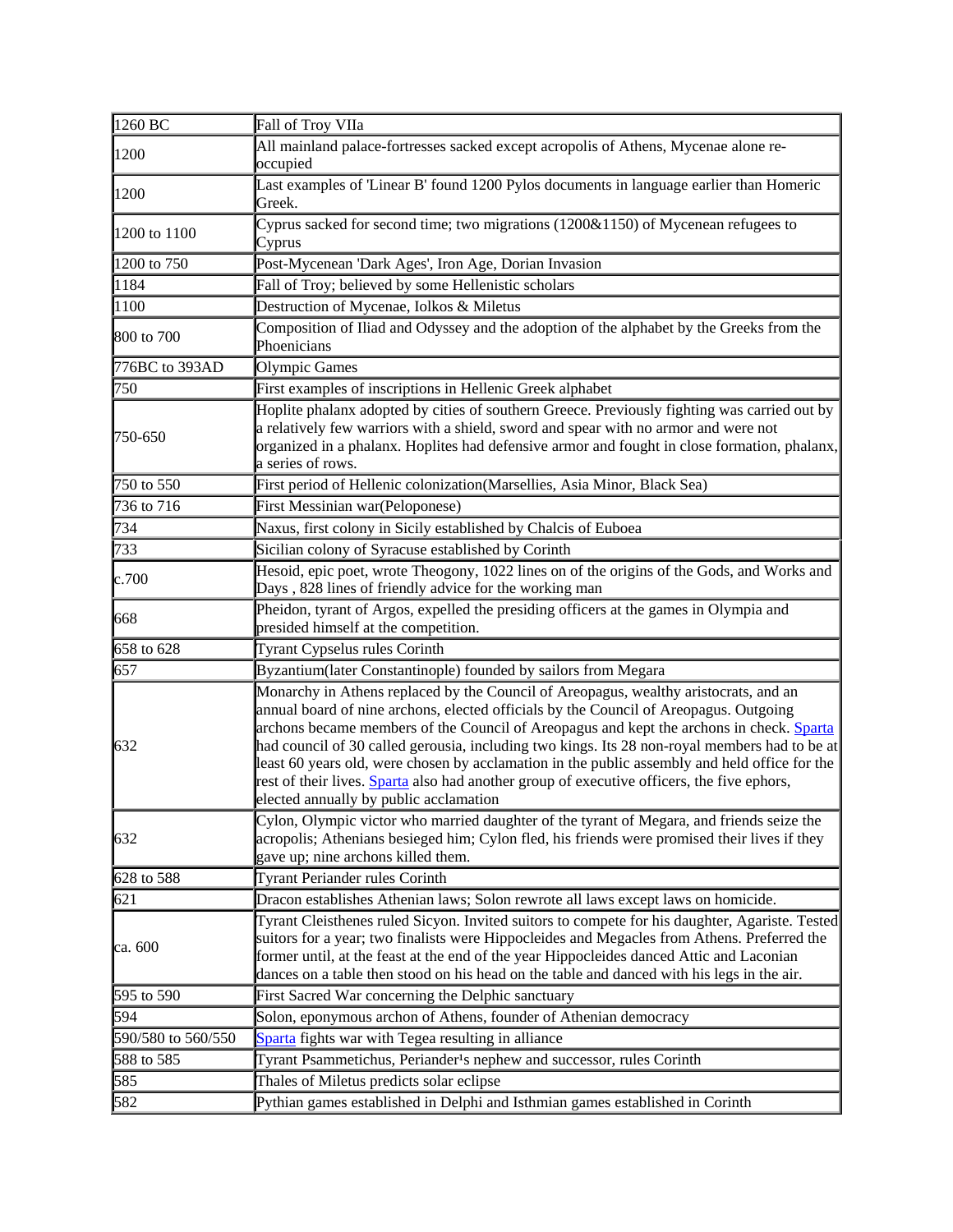| 581 to 497             | Pythagoras of Samos, mathematician and religious leader; lived in Sicily                                                                                                                                                                                                                                                                                                                                                                                                                                                                                                                                                                                                                                                                                                                                                                                                                                                                                                                                                                                                                                                                                                                             |
|------------------------|------------------------------------------------------------------------------------------------------------------------------------------------------------------------------------------------------------------------------------------------------------------------------------------------------------------------------------------------------------------------------------------------------------------------------------------------------------------------------------------------------------------------------------------------------------------------------------------------------------------------------------------------------------------------------------------------------------------------------------------------------------------------------------------------------------------------------------------------------------------------------------------------------------------------------------------------------------------------------------------------------------------------------------------------------------------------------------------------------------------------------------------------------------------------------------------------------|
| 580 to 570             | Solon reforms Athenian constitution and the laws. 1) Athens did not establish colonies in the<br>sixth century, land was overtilled, farmers forced to borrow from rich using their person as<br>security; when could not pay loans, were "enslaved," forced to till landowners land for five-<br>sixth return to landowner. People revolted and Solon banned loans by personal security. 2)<br>standardized weights, measures and minted coins 3) Replaced birth with wealth as the<br>qualification for political office. Before Solon, board of nine archons, elective officials, ruled<br>Athens. Solon divided Athenian citizens into four property classes which established each<br>class <sup>1</sup> s political privileges and established the Council of 400, 100 member from each of the<br>four Athenian heriditary tribes, along with the nine archons to administer the state. Archons,<br>members of top property class, chosen by lot out of candidates previously chosen by tribes.<br>Council of 400 acted as steering group for business to be brought up at assembly. Members<br>of top three tribes could bear arms if they had weapons. All four classes included in Athenian |
| 575                    | assembly and as a juror. 4) committed to writing customary laws 5) created law courts<br>A sixth century inscription implies that Hios had a 'democratic' council of 50 member<br>council from each tribes and an aristocratic council                                                                                                                                                                                                                                                                                                                                                                                                                                                                                                                                                                                                                                                                                                                                                                                                                                                                                                                                                               |
| 573                    | Nemean games established at Cleonae between Sicyon and Argos                                                                                                                                                                                                                                                                                                                                                                                                                                                                                                                                                                                                                                                                                                                                                                                                                                                                                                                                                                                                                                                                                                                                         |
| 570                    | First coins minted by Athens                                                                                                                                                                                                                                                                                                                                                                                                                                                                                                                                                                                                                                                                                                                                                                                                                                                                                                                                                                                                                                                                                                                                                                         |
| 561                    | Peisistratus first attempt at tyranny in Athens that lasted four years                                                                                                                                                                                                                                                                                                                                                                                                                                                                                                                                                                                                                                                                                                                                                                                                                                                                                                                                                                                                                                                                                                                               |
| 556                    | Peisistratus second failed attempt to take over Athens that lasted a few months                                                                                                                                                                                                                                                                                                                                                                                                                                                                                                                                                                                                                                                                                                                                                                                                                                                                                                                                                                                                                                                                                                                      |
| 549 to 546             | Cyrus the Great, king of Persia, conquers Medes, Lydia and Greek city-states in Asia Minor                                                                                                                                                                                                                                                                                                                                                                                                                                                                                                                                                                                                                                                                                                                                                                                                                                                                                                                                                                                                                                                                                                           |
| 546 to 527             | Peisistratus takes over Athens with private wealth, foreign support and wide-based Athenian<br>support; rules as "benevolent" tyrant in Athens                                                                                                                                                                                                                                                                                                                                                                                                                                                                                                                                                                                                                                                                                                                                                                                                                                                                                                                                                                                                                                                       |
| 546 to 479             | Persian Wars                                                                                                                                                                                                                                                                                                                                                                                                                                                                                                                                                                                                                                                                                                                                                                                                                                                                                                                                                                                                                                                                                                                                                                                         |
| 546                    | Spartans gains leadership over most of Peloponese; formed the Peloponnesean League                                                                                                                                                                                                                                                                                                                                                                                                                                                                                                                                                                                                                                                                                                                                                                                                                                                                                                                                                                                                                                                                                                                   |
| 540                    | Persians overcome Greek cities in Asia Minor which pay tribute and a tyrant supported by<br>the Persians to control the city.                                                                                                                                                                                                                                                                                                                                                                                                                                                                                                                                                                                                                                                                                                                                                                                                                                                                                                                                                                                                                                                                        |
| 528 to 510             | Peisistratus sons, Hippias and Hipparchus, ruled Athens                                                                                                                                                                                                                                                                                                                                                                                                                                                                                                                                                                                                                                                                                                                                                                                                                                                                                                                                                                                                                                                                                                                                              |
| 520 to 480             | King Cleomenes, one of the two kings of Sparta                                                                                                                                                                                                                                                                                                                                                                                                                                                                                                                                                                                                                                                                                                                                                                                                                                                                                                                                                                                                                                                                                                                                                       |
| 518 to 438             | Pindar, greatest lyric poet                                                                                                                                                                                                                                                                                                                                                                                                                                                                                                                                                                                                                                                                                                                                                                                                                                                                                                                                                                                                                                                                                                                                                                          |
| 514                    | Hipparchus, brother of the tyrant Hippias, assassinated by Harmodius and Aristogeiton                                                                                                                                                                                                                                                                                                                                                                                                                                                                                                                                                                                                                                                                                                                                                                                                                                                                                                                                                                                                                                                                                                                |
| 513                    | Darius and Persian army invade Europe in Thrace but not Greek peninsula                                                                                                                                                                                                                                                                                                                                                                                                                                                                                                                                                                                                                                                                                                                                                                                                                                                                                                                                                                                                                                                                                                                              |
| 510                    | Hippias deposed by Spartans and Alcmaeonidae clan. Athens becomes part of Peloponesean<br>League. Hippias receives Persian asylum                                                                                                                                                                                                                                                                                                                                                                                                                                                                                                                                                                                                                                                                                                                                                                                                                                                                                                                                                                                                                                                                    |
| $ 508 \text{ to } 506$ | Isagoras and Spartans under Cleomenes demand Cleisthenes and 700 families of<br>Alcmaeonidae exile. Try to dissolve Council of Areopagus, are deposed by Athenians;<br>Cleisthenes takes power. Athens attempts alliance with Artaphernes, satrap of Lydia                                                                                                                                                                                                                                                                                                                                                                                                                                                                                                                                                                                                                                                                                                                                                                                                                                                                                                                                           |
| 508 to 500             | Cleisthenes, democratic reforms, from wealth-based to region-based. Followed lead of other<br>cities who were casting off traditional political systems in reorganizing voting districts such<br>as Sicyon, Corinth and Miletus. 1) Divided Athenian citizens in ten groups called 'tribes', not<br>heriditary but by region. Fifty from each 'tribe' constituted the Council of 500, appointed<br>annually, which voted to recommend actions to the assembly. 2) Established system of<br>ostracism to check potential of tyrannies; assembly wrote name of most feared politician; had<br>to get minimum of 600 votes; politician with most votes was exiled for 10 years.                                                                                                                                                                                                                                                                                                                                                                                                                                                                                                                         |
| 500                    | <b>Fifth Century Greek Philosophers:</b><br>Heraclitus(540-475)<br>Parmenides(539-469)<br>Anaxagoras(500-438)<br>Empedocles(490-430)<br>Leucippus(b. 480)<br>Democritus(460-360)<br>Socrates(460-399)                                                                                                                                                                                                                                                                                                                                                                                                                                                                                                                                                                                                                                                                                                                                                                                                                                                                                                                                                                                                |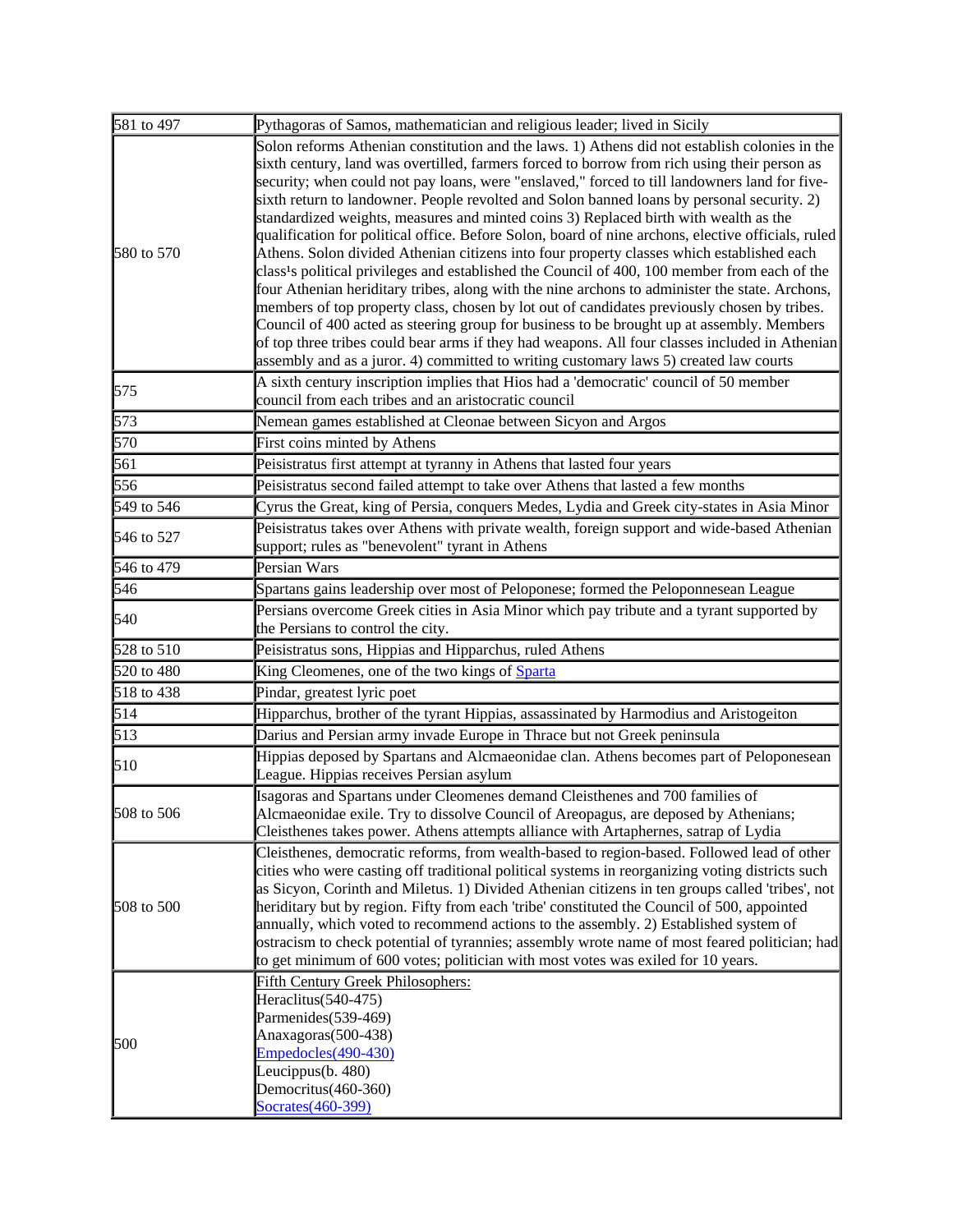|                         | Zeno of Eleo(b. 450)<br>Antisthenes(440-370)<br>Aristippus(435-358)<br>Plato(427-367)                                                                                                                                                                                                                                                                       |
|-------------------------|-------------------------------------------------------------------------------------------------------------------------------------------------------------------------------------------------------------------------------------------------------------------------------------------------------------------------------------------------------------|
| 499                     | Artaphernes, Persian satrap, demands Athens restore Hippias as tyrant. Athens alliance with<br>Persia ceases.                                                                                                                                                                                                                                               |
| 499 to $\overline{494}$ | Ionian(Asia Minor) revolt against Persians                                                                                                                                                                                                                                                                                                                  |
| 498                     | Athenians & Ertrians join Ionian revolt, capture and sack Sardis                                                                                                                                                                                                                                                                                            |
| 496 to 406              | Sophocles, leading tragic playwright                                                                                                                                                                                                                                                                                                                        |
| 494                     | Miletus sacked by Persians                                                                                                                                                                                                                                                                                                                                  |
| 493                     | Themistocles an archon of Athens                                                                                                                                                                                                                                                                                                                            |
| 490                     | Greece invaded by the Persians under Darius. Hippias guided invading navy to Marathon<br>where Peisistratus, his father, landed in 546. Defeated at the Battle of Marathon by Athenians<br>led by Miltiades.                                                                                                                                                |
| 488                     | First ostracism in Athens. <b>Aristotle</b> says it was authored by Cleisthenes. Person receiving<br>6000 votes sent into exile for 10 years, but his property was not confiscated and could return<br>after 10 years with full rights.                                                                                                                     |
| 484 to 420              | Herodotus, first historian(Persian Wars)                                                                                                                                                                                                                                                                                                                    |
| 483                     | Themistocles persuades Athenians to build ships to with silver discovered at Laureum. Gave<br>reason war against Aegina, but really to defend against possible Persian invasion                                                                                                                                                                             |
| 481                     | Hellenic League founded to defend against Persians. Both Athens & Sparta members                                                                                                                                                                                                                                                                            |
| 480                     | Second Persian invasion under Xerxes. Battle of Thermopylae, King Leonidas leads 300<br>Spartans could not hold pass against Persians. Persians invade Athens and destroy temples<br>on Acropolis                                                                                                                                                           |
| 480                     | Battle of Salamis. After Thermopylae, Persians march south capturing and burning Athens.<br>In the Bay of Salamis, Themistocles(who had ships built in 483 for this purpose) amasses<br>armada of Greek ships; with "Greek fire" ships ram into big Persian vessels, setting them<br>afire and winning the battle.                                          |
| 479                     | After defeat at Salamis, Xerxes returns and Mardonius leads Persian troops to conquer<br>central Greece. Persian general Mardonius attempts to gain alliance with Athens. When it<br>fails, sacks Attica. Athens doesn't get support from Sparta quickly and threatens to ally with<br>Persians. Spartan Pausanias and Athenians defeat Mardonius at Platea |
| 478                     | Pausanias, Spartan regent, leads Hellenic League fleet, capturing Cyprus & Byzantium from<br>Persians. Founding of Delian League dominated by Athens                                                                                                                                                                                                        |
| 470s                    | Themistocles ostracized for Medism, lived in Argos, then fled to Persia                                                                                                                                                                                                                                                                                     |
| 460s                    | Cimon, commanded operations at Eion, Skyros & Thasos, was most powerful man in<br>Athens. Cimon favored Sparta over Persians                                                                                                                                                                                                                                |
| 469 to 399              | Socrates, called the "moral" philosopher, born in Athens, the son of a sculptor and a midwife;<br>Plato was his student                                                                                                                                                                                                                                     |
| 465                     | Artaxerxes becomes Persian king, gives Themistocles asylum                                                                                                                                                                                                                                                                                                  |
| 464                     | Earthquake at Sparta and revolt of Messenia                                                                                                                                                                                                                                                                                                                 |
| 463                     | Thasos seceded from Delian League and is captured by Athens                                                                                                                                                                                                                                                                                                 |
| 462                     | Ephialtes, opponent of Cimon, reforms Athenian courts - Several popular courts, jury of 500<br>over 30 years of age. Each case was brought before an archon that gave a preliminary<br>hearing. Procedures for hearing complaints against retiring magistrates from archons to<br>courts.                                                                   |
| 462                     | Athenians Cimon ostracized and Ephilates murdered                                                                                                                                                                                                                                                                                                           |
| 462                     | Sparta appeals for help with the Messinian Revolt from Athens. Cimon leads Athenian force<br>to Messiia but is spurned by Spartans                                                                                                                                                                                                                          |
| 461 to 429              | The "Golden Age of Pericles." Pericles, born 490, passed proposal introducing pay for jurors.<br>Pericles preferred to make peace with Persians and oppose Spartans                                                                                                                                                                                         |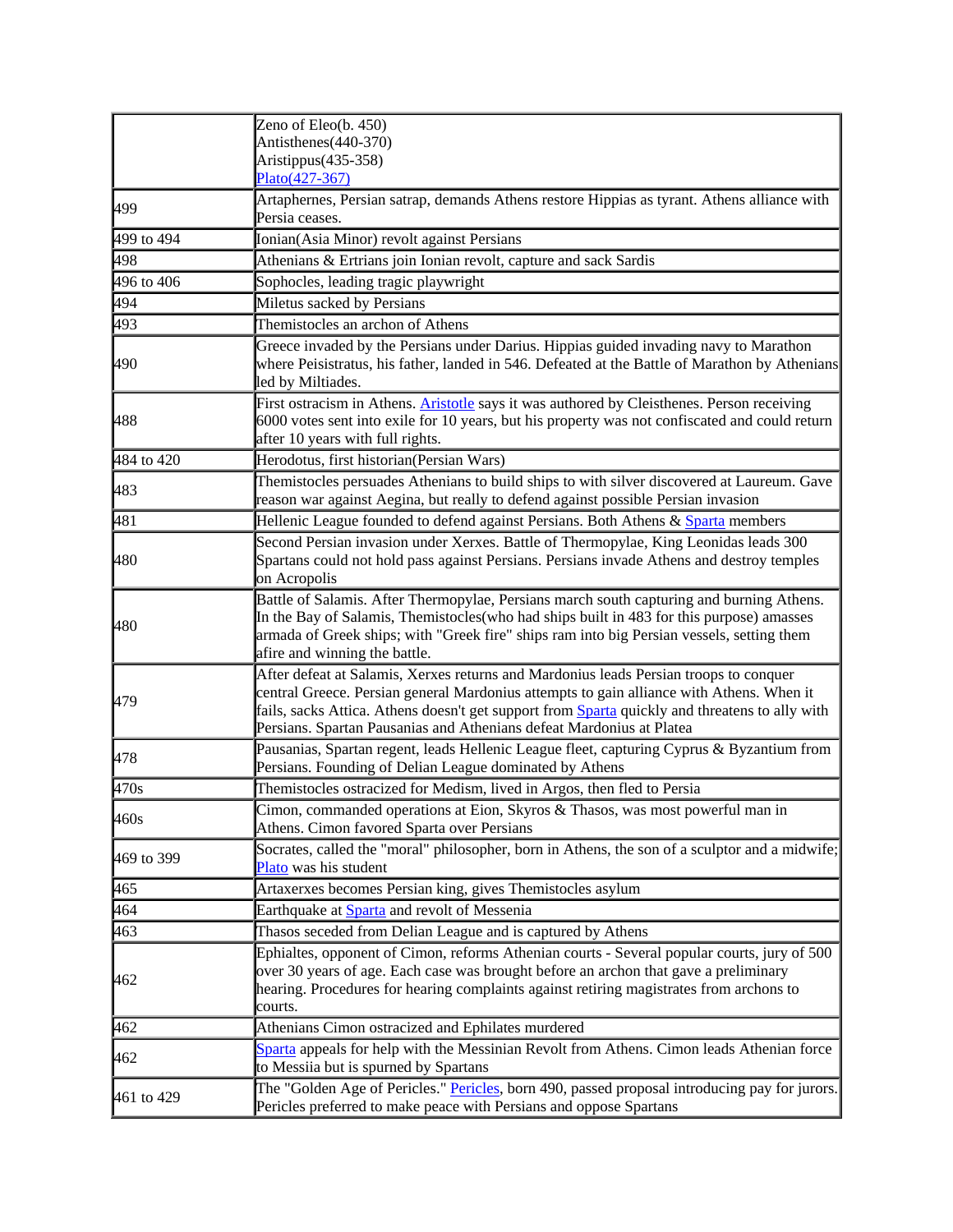| 460 to 446   | 1st Peloponessean War due to rejection of aid to <b>Sparta</b> in 462 and alliance with Thessaly,<br>Megara & Argos, at war with Sparta. Indecisive outcome.                                       |
|--------------|----------------------------------------------------------------------------------------------------------------------------------------------------------------------------------------------------|
| 460 to 454   | Athens and allies send fleet of 200 to conquer Egypt from Persians. Expelled in 454. Greatest<br>disaster for Delian League                                                                        |
| 460 to 451   | War between Argos & Sparta                                                                                                                                                                         |
| 457          | Pericles commands Athens at battle of Tanagra against Sparta, first direct battle. Spartan<br>victory at Tanagra, Athenian victories at Boetia & Aegina                                            |
| 454          | Transfer of Delian League treasury to Athens. Disaffection of League allies from 454 to 450.<br>Miletus revolts                                                                                    |
| 451          | Five year truce between Athens & Sparta                                                                                                                                                            |
| 450          | Cimon leads 200 ships against Persians in Egypt and Cyprus. Cimon dies in battle, no further<br>large scale battles between Delian League and Persians. "Peace of Callias?"                        |
| 450 to $400$ | Thucydides, historian of Peloponesean Wars                                                                                                                                                         |
| 447 to 433   | Parthenon built                                                                                                                                                                                    |
| 446          | 1st Peloponessean War ends. Thirty Years Peace. Parties swore to abide peacefully for 30<br>years.                                                                                                 |
| 444          | Ostracism between Thucydides & Pericles. Former ostracized.                                                                                                                                        |
| 443 to 428   | Pericles hold office of general                                                                                                                                                                    |
| 440s         | Samos & Byzantium Revolt from Delian League suppressed by Pericles                                                                                                                                 |
| 438          | Statue of Athene Parthenos created by Phidias set up in Parthenon                                                                                                                                  |
| 437          | Prosecution of Phidias by enemies of Pericles. First accused of stealing gold from statue of<br>Athena, then of impiety for putting likeness of himself and Pericles on Athena's Shield.           |
| 431 to 404   | Great Peleponnesean War, (431 to 421 called Archimadamian War) though friendship<br>between Spartan King Archidamus and Pericles                                                                   |
| 431 to 425   | Attica inhabitants moved from countryside to within Athens walls because of war                                                                                                                    |
| 430          | Plague in Athens; second Attic invasion. Pericles deposed from office of general, tried, fined<br>and reappointed.                                                                                 |
| 429          | Peloponeseans siege Plataea; death of Pericles                                                                                                                                                     |
| 428 to 348   | Plato, born in Athens or Aegina to aristocratic family                                                                                                                                             |
| 421          | Peace of Nicias to last for 50 years. Alcibiades (brought up by Pericles as guardian) opposes<br>peace and lobbys for alliance with Argos                                                          |
| 420          | Intrigues of Alcibiades in Peloponese leads to alliance of Athens and Argos                                                                                                                        |
| 418          | Sparta defeats Argos and her allies at Mantinea                                                                                                                                                    |
| 415          | Athenians capture Melos, not part of Delian League, kill men and enslave rest                                                                                                                      |
| 415          | Alcibiades flees from fleet to Sicily after charges of sacrilege brought against him. Flees to<br>Sparta and urges them to send fleet against Athens in Sicily                                     |
| $\sqrt{414}$ | Athens blockade Syracuse, aided by Spartans, destroy Athenian fleet                                                                                                                                |
| 413          | Spartan King Agis invades Attica and inflicts great damage in countryside. Because of<br>Spartan damage, Athens changed mode of raising revenues from tribute to 5% tax on goods<br>carried by sea |
| 412          | Many islands revolt against Athenian rule. Alcibiades goes to Hios with Spartans to get<br>islands to revolt against Athens.                                                                       |
| 411          | Peisander, as part of a plan of to recall Alcibiades and to win Persian support against Sparta,<br>wins assembly support to change constitution.                                                   |
| 411          | Council of 400 deposed in Athens, replaced by rule of 5000; Alcibiades made Athenian<br>general                                                                                                    |
| 410          | Restoration of full democracy in Athens                                                                                                                                                            |
| 405          | Athenian fleet destroyed at Aegospotami                                                                                                                                                            |
| 404          | Surrender of Athens, peace with Sparta. Didn't destroy Athens as check of most powerful                                                                                                            |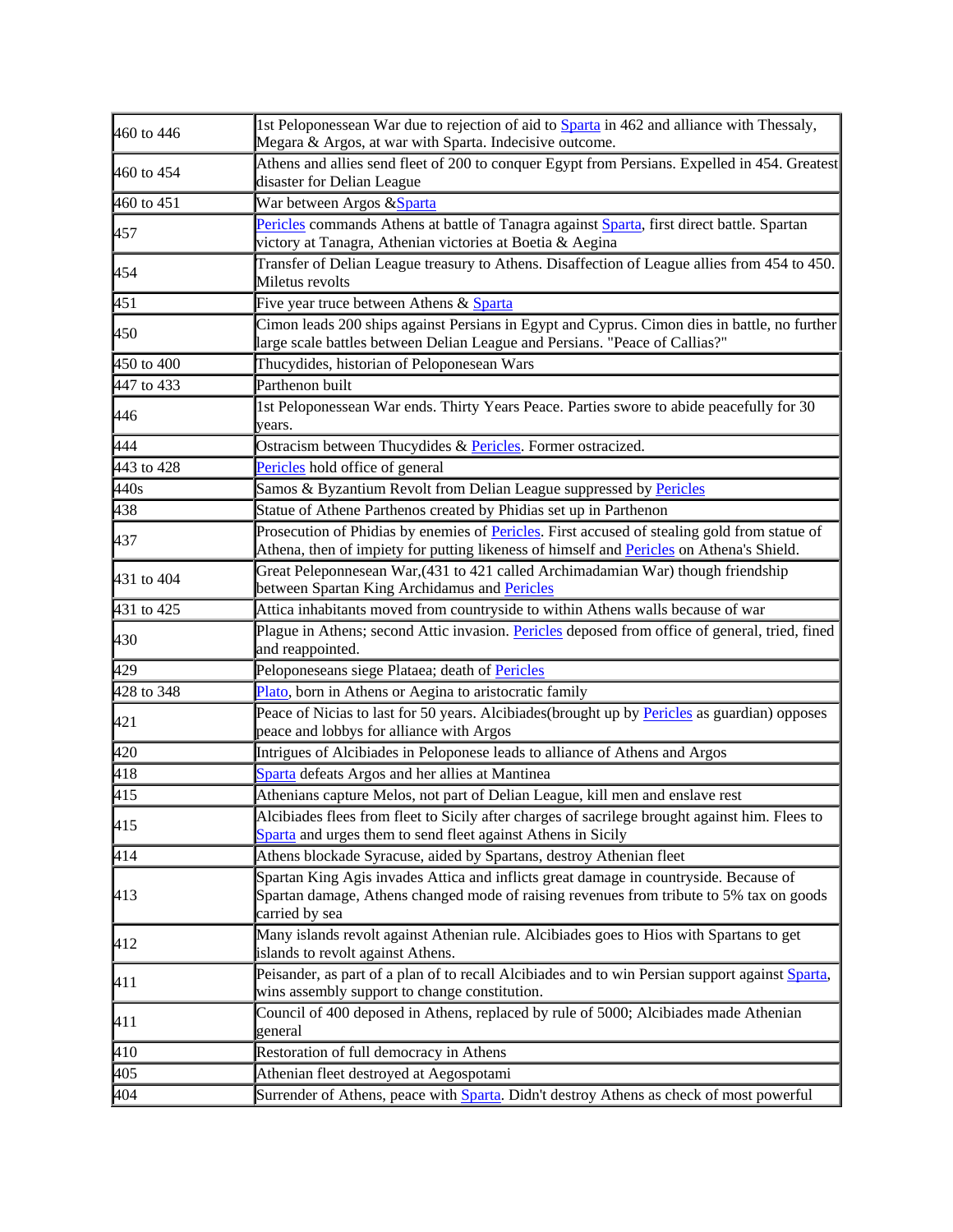|            | allies of Corinth and Thebes                                                                                                                                                                                                                                                                                                         |
|------------|--------------------------------------------------------------------------------------------------------------------------------------------------------------------------------------------------------------------------------------------------------------------------------------------------------------------------------------|
| 404        | Lysander, Spartan general, supports rule of Thirty in Athens. Theramenes, Dracontides,<br>Critias. Brought about election of Council of 500. Declared wanted to purify city of "unjust"<br>and turn citizens towards "virtue & justice." Moral vs. constitutional revolt. Killed<br>sycophants then wealthy and took their property. |
| 403        | Athenian revolution reversed. Restoration of democracy and general amnesty. Critias has<br>Theramenes killed                                                                                                                                                                                                                         |
| 403 to 399 | Commission of lawgivers revise Athenian laws. New constitution holds until 322                                                                                                                                                                                                                                                       |
| 400        | Cyrus the Younger leads 13,000 Greek mercenaries and 30,000 Persians to oust his brother<br>Artaxerxes II from the Persian throne; Cyrus dies in battle, leaving the Greeks, under<br>Xenophon, to get back to Greece                                                                                                                |
| 399        | Trial and execution of Socrates(b. 470) on charges of impiety and corrupting the youth                                                                                                                                                                                                                                               |
| 399        | Sparta sends forces to Ionia to protect them from Persians and continue raids until 396                                                                                                                                                                                                                                              |
| 395        | Start of Corinthian War. Persians stir up Athens, Argos, Corinth & Thebes to revolt against<br>Spartans                                                                                                                                                                                                                              |
| 394        | Persian fleet defeats Spartans of Cnidus. Begins overthrow of Spartans in Aegean                                                                                                                                                                                                                                                     |
| 393        | Conon, ex-Athenian general, working for Persians, restores Athens walls to defend from<br><b>Sparta</b>                                                                                                                                                                                                                              |
| 390        | Evagoras, tyrant of Salamis in Cyprus, who had contributed to Persian ships to defeat Sparta,<br>revolts against Persians                                                                                                                                                                                                            |
| 388        | Plato founds the Academy in Athens, first European university                                                                                                                                                                                                                                                                        |
| 386        | End of Corinthian War. Spartans gave up claim to Greek Ionian cities, position in Greece<br>became stronger. Dominant until 371                                                                                                                                                                                                      |
| 384 to 322 | Aristotle, born in Stageira, Macedonia on fringe of Greek world                                                                                                                                                                                                                                                                      |
| 378        | Athens forms Second Sea League against Sparta. Chios, Mytilene, Byzantium, Rhodes and<br>others. Spartans attack Thebes                                                                                                                                                                                                              |
| 376        | Theban & Athenian fleet defeat Spartan fleet. Athens remains strongest Aegean power until<br>322. Thebe rebuild its federation                                                                                                                                                                                                       |
| 371        | Sparta and Athens make peace. Spartans lose dominance                                                                                                                                                                                                                                                                                |
| 370        | Thebes invades Peloponese in support of Arcadia against Sparta. Athens aligns with Sparta                                                                                                                                                                                                                                            |
| 367        | Aristotle becomes student at Plato's Academy in Athens and remains there for 20 years until<br>Plato <sup>1</sup> s death in 347BC                                                                                                                                                                                                   |
| 367        | Plato travelled to Syracuse the first time to instruct the son of the tyrant and to set up a<br>government as outline in the Republic, one ruled by philosopher-kings                                                                                                                                                                |
| 365        | End of Peloponnesean League                                                                                                                                                                                                                                                                                                          |
| 361        | Plato travelled to Syracuse the second time to instruct the son of the tyrant and to set up a<br>government as outline in the Republic, one ruled by philosopher-kings                                                                                                                                                               |
| 360        | Perdicas III, ruler of Macedon and Phillip II brother, killed in battle. Phillip rules as regent<br>for Perdicas <sup>1</sup> son for a few years, then kills his nephew and rules as King.                                                                                                                                          |
| 357        | Phillip II captures Amphipolis from Athens                                                                                                                                                                                                                                                                                           |
| 356        | Phillip II captures Potidea and sells citizens into slavery; defeats combined army in Thrace                                                                                                                                                                                                                                         |
| 352        | Phillip of Macedon wins battle in Thessaly; is checked at Thermopylae by Athenians                                                                                                                                                                                                                                                   |
| 356 to 323 | Alexander III the Great, born to Phillip II and Epirot queen Olympias                                                                                                                                                                                                                                                                |
| 348        | Phillip captures Halkidiki, plunders city of Olynthus and sells inhabitants into slavery                                                                                                                                                                                                                                             |
| 347        | Death of <b>Plato</b>                                                                                                                                                                                                                                                                                                                |
| 346        | Peace treaty between Athens and Phillip of Macedon; Phillip gains control of Thermoplylae                                                                                                                                                                                                                                            |
| 345        | Phillip undertakes an extensive scheme of internal colonization, transplanting large bodies of<br>people between the different parts of the kingdom                                                                                                                                                                                  |
| 344        | Phillip conquers Illyria                                                                                                                                                                                                                                                                                                             |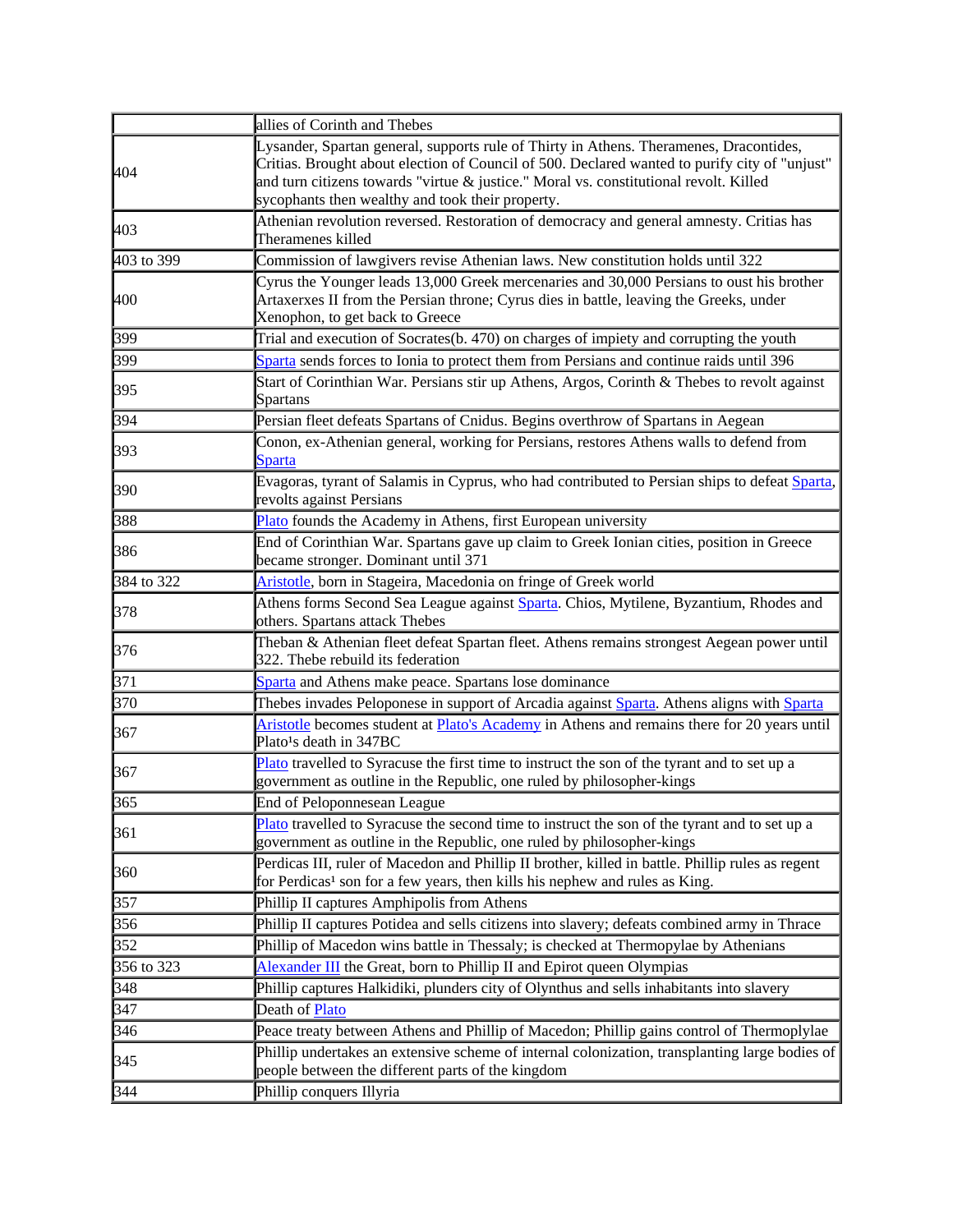| 343          | Aristotle moves to Macedonia; becomes <b>Alexander's</b> tutor for three years                                                                                                                                                                                                                                                                                                                                                                                                                                                            |
|--------------|-------------------------------------------------------------------------------------------------------------------------------------------------------------------------------------------------------------------------------------------------------------------------------------------------------------------------------------------------------------------------------------------------------------------------------------------------------------------------------------------------------------------------------------------|
| 343          | Phillip invades Epirus, overthrows king and installs his brother-in-law Alexander                                                                                                                                                                                                                                                                                                                                                                                                                                                         |
| 342          | Phillip returns to Thessaly; reorganizes administration                                                                                                                                                                                                                                                                                                                                                                                                                                                                                   |
| 342 to 339   | Philip conquers Aegean coast of Thrace and cities on west coast of Black Sea                                                                                                                                                                                                                                                                                                                                                                                                                                                              |
| 340          | Philip unsuccessful in siege on Perinthius and Byzantium                                                                                                                                                                                                                                                                                                                                                                                                                                                                                  |
| 338          | King Phillip II of Macedon defeats combined Theban & Athenian forces at Chaeronea and<br>unites Greek city-states to the east of Straits of Otranto except Sparta.                                                                                                                                                                                                                                                                                                                                                                        |
| 338/337      | Phillip calls meeting of Greek city-states to Corinth which set up a permanent organization,<br>the League of Corinth. Treaty of common peace; the constitutions in force in member states<br>when they joined the League were guaranteed; federal action was to check<br>subversion/aggression; federal army drawn from members by size. Phillip was declared<br>commander of federal forces, and Synedrion declared war on Persia.                                                                                                      |
| 337          | Alexander III sent into exile with some of his friends                                                                                                                                                                                                                                                                                                                                                                                                                                                                                    |
| 336          | Alexander returns after Phillip II assassinated and acclaimed king; Alexander probably not<br>involved in father's death                                                                                                                                                                                                                                                                                                                                                                                                                  |
| 335          | Aristotle moves to Athens opens school, Lyceum                                                                                                                                                                                                                                                                                                                                                                                                                                                                                            |
| 334 to 330   | Alexander the Great conquers the Persian Empire                                                                                                                                                                                                                                                                                                                                                                                                                                                                                           |
| 327          | Alexander the Great's army reaches India; army mutinies and refused to proceed to the<br>Ganges river                                                                                                                                                                                                                                                                                                                                                                                                                                     |
| June 10, 323 | Death of <b>Alexander the Great</b> on army's return journey at Babylon probably of fever but<br>poison is alleged. Some historians believe that although he was a brilliant general, he was a<br>cruel and autocratic ruler whose conviction of his own invincibility led to megalomaniac<br>intentions and pretensions of divinity. Although he founded many cities, these were for<br>strategic reasons rather than for the spread of Hellenism; his expedition had a disastrous<br>effect upon the population and economy of Macedon. |
| 323          | Upon Alexander's death, Perdikkas (killed by officers bribed by Ptolemy in 321) assumes<br>control of Empire and twenty year struggle begins. Other officers Eumenes(executed 316),<br>Antipater(died 319), Krateros(killed 321), Lysimachos(Thrace), Ptolemy,(Egypt)<br>Antigonos(Asia Minor) & Seleukos(Persia)                                                                                                                                                                                                                         |
| 323          | Aristotle, on death of Alexander, leaves Athens. Three versions of events: 1) Exiles himself<br>from Athens on an Aegean island-Mortimer Adler. 2)Tried for impiety, fled and died in<br>Chalcis, Macedonian stronghold-HWC Davis in <b>Aristotle's</b> Politics translated by Benjamin<br>Jowett, 1905 first, reprint 1967 3) in reaction for Macedonian control, charged with, "asevia"<br>went to Chalcis in Euboea on an estate of his dead mothers, died of an illness.                                                              |
| 323 to 30BC  | Hellenistic Age & Ptolemaic dynasty in Egypt                                                                                                                                                                                                                                                                                                                                                                                                                                                                                              |
| 322          | Death of <b>Aristotle</b> at 63                                                                                                                                                                                                                                                                                                                                                                                                                                                                                                           |
| 318          | Olympia(Alexander's mother) invades Macedonia with Epirot Army, executes Phillip III and<br>Kassander, son of Antipater, flees                                                                                                                                                                                                                                                                                                                                                                                                            |
| 316          | Kassander defeats Olympia's army and executes her                                                                                                                                                                                                                                                                                                                                                                                                                                                                                         |
| 310          | Kassander, in consolidating hold of Macedonia, executes Roxanne and Alexander's son,<br>Alexander IV                                                                                                                                                                                                                                                                                                                                                                                                                                      |
| 307          | Library of Alexandria founded by Ptolemy, one of Alexander's generals                                                                                                                                                                                                                                                                                                                                                                                                                                                                     |
| 301          | Demetrios, son of Antigonos, conquers most of southern Greece                                                                                                                                                                                                                                                                                                                                                                                                                                                                             |
| 300          | Euclid, geometry in Alexandria                                                                                                                                                                                                                                                                                                                                                                                                                                                                                                            |
| 287 to 212   | Archimedes of Syracuse, studied in Alexandria                                                                                                                                                                                                                                                                                                                                                                                                                                                                                             |
| 281          | Lysimachos and Seleucos armies fight, Seleucid wins and controls all of Alexander's Empire<br>except Egypt                                                                                                                                                                                                                                                                                                                                                                                                                                |
| 281-65       | Seleucid Empire                                                                                                                                                                                                                                                                                                                                                                                                                                                                                                                           |
| 264          | First Punic(Carthaginian) Wars by Rome over Sicily                                                                                                                                                                                                                                                                                                                                                                                                                                                                                        |
| 218-202      | Second Punic(Carthaginian) Wars                                                                                                                                                                                                                                                                                                                                                                                                                                                                                                           |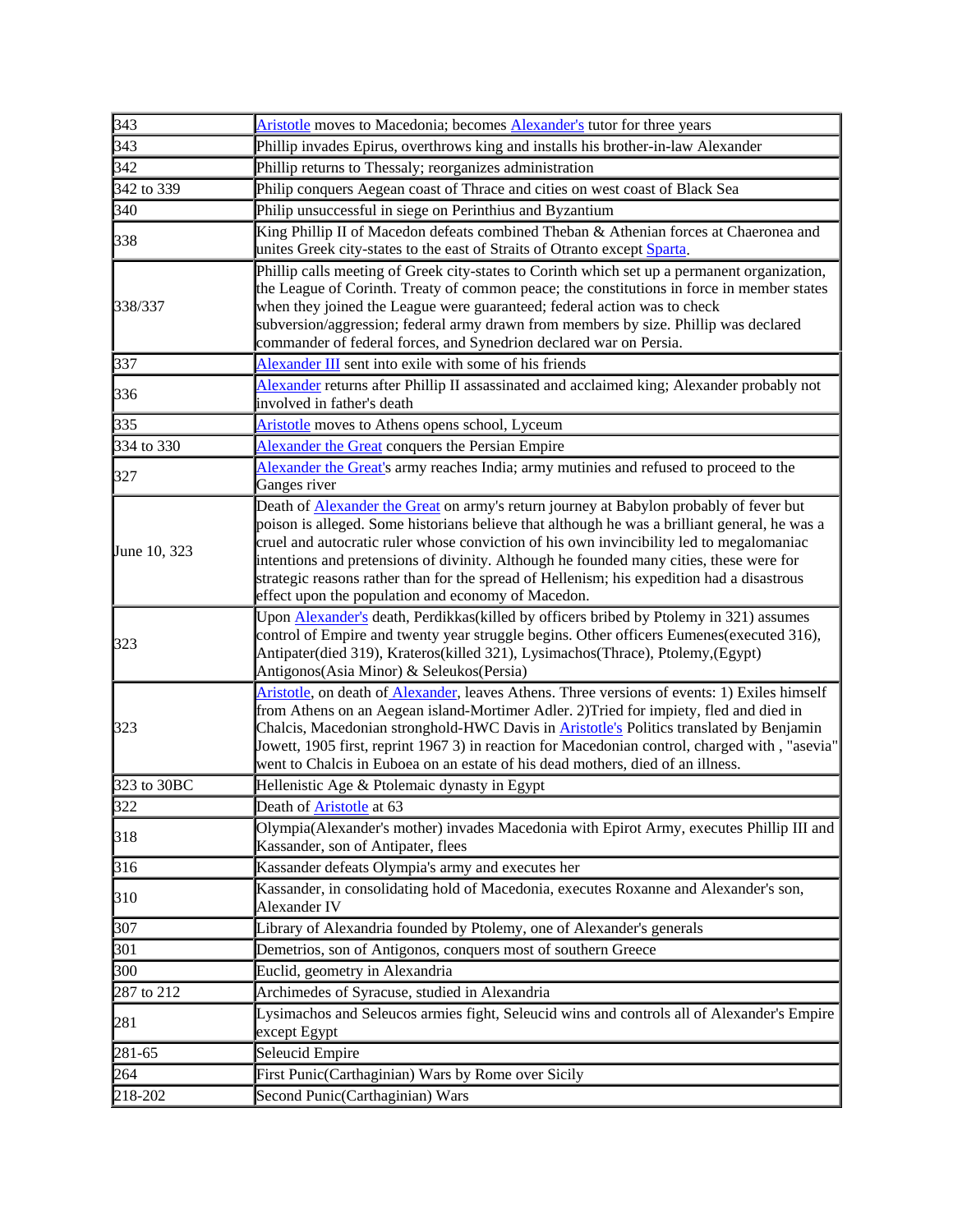| 197                 | Romans defeat Macedonian army of Philip V                                                                                                                                              |
|---------------------|----------------------------------------------------------------------------------------------------------------------------------------------------------------------------------------|
| 191                 | Romans and Macedonians defeat Seleucid army of Antiochos at Thermopylai                                                                                                                |
| 153 to 146          | Third Punic(Carthaginian) Wars and Romans stormed Carthage                                                                                                                             |
| 148                 | Romans conquer Macedonia after abolishing monarchy and years of rebellion                                                                                                              |
| 133                 | Attalos II, descendant of Eumenes, bequeaths Pergamos in western Asia minor to Rome.                                                                                                   |
|                     | Many Romans emigrate to Pergamos                                                                                                                                                       |
| 133                 | Romans begin to conquer Greek city-states                                                                                                                                              |
| 89 to 88            | King Mithriades VI Eupator of Pontos massacres 80,000 Romans in Asia minor and frees                                                                                                   |
|                     | most of southern Greece from Roman rule                                                                                                                                                |
| 87 to 86            | Roman general Sulla defeats Mithridates, burns Athens, denudes Greek shrines and                                                                                                       |
|                     | demands reparations for rebellion                                                                                                                                                      |
| 49                  | Caesar and Pompey's armies fight near Thermopylai, Caesar wins                                                                                                                         |
| 48                  | Caesar and Cleopatra conceives son, Caesarion                                                                                                                                          |
| 48                  | Library of Alexandria burned accidentally(by Caesar?)                                                                                                                                  |
| March 15, 44 BC     | Caesar assassinated by Cassius and Brutus                                                                                                                                              |
| 42                  | Caesar's adopted son Octavian and Mark Antony fight and defeat Cassius and Brutus' forces                                                                                              |
|                     | in Macedonia. Antony takes east and makes Athens his capital.                                                                                                                          |
| 32                  | Antony and Cleopatra invade Italy to depose Octavian                                                                                                                                   |
| 30 <sub>BC</sub>    | Death of Cleopatra, last Greek queen of Egypt ending 300 years of Greek Ptolemaic dynasty                                                                                              |
|                     | (Roman Emperor, Augustus). Greek pedants living in Rome were neo-Atticists. They set out                                                                                               |
| 31BC to AD14        | to revive the form of the Attic dialect of the Greek language, later called koine, that had been                                                                                       |
|                     | current in the fifth and fourth centuries BC.                                                                                                                                          |
| 20BC                | Greacia capta ferum victorem cepit et artes intulit agresti Latio("Greece, taken captive,<br>captured her savage conqueror and brought the arts to rustic Latium")-Horace. Roman poet  |
| 1AD                 | Birth of Jesus of Nazareth, son of Mary and Joseph                                                                                                                                     |
|                     |                                                                                                                                                                                        |
|                     | Plutarch, Greek prose writer, born and lived most of his life at Chaeronea near Thebes,<br>visited Asia, Egypt and Italy and had powerful friends in Rome; wrote over 200 books; wrote |
| 46 to 120 AD        | 50 biographies, 23 comprise pairs of 'parallel lives'(a Greek compared to a Roman) which                                                                                               |
|                     | contain much historical information and were a prime source for knowledge of the ancient                                                                                               |
|                     | world in the medieval and early modern periods                                                                                                                                         |
| $49 \text{ to } 51$ | Paul preaches Christianity in Greece                                                                                                                                                   |
| 212AD               | Emperor Caracalla confers Roman citizenship on all free people who lived in the Roman                                                                                                  |
|                     | Empire                                                                                                                                                                                 |
| 235 to 284          | Roman Empire's first breakdown                                                                                                                                                         |
|                     | Decius persecutes Christians not because he despised their religion but because Christians                                                                                             |
| 249 to 251          | refused to sacrifice to the gods and the safety of the state could only be assured by the                                                                                              |
|                     | prayers to the gods                                                                                                                                                                    |
| 250 to 300          | Goths(warlike Germanic tribe) raid and burn Athens, Corinth, Argos                                                                                                                     |
| 269                 | Romans slaughter Goths in Bulgaria                                                                                                                                                     |
| 284 to 1453         | <b>Byzantine Civilization</b>                                                                                                                                                          |
|                     | Diocletian becomes emperor of Rome; institutes reforms that centralize and introduce                                                                                                   |
|                     | uniformity in the administration of the Empire, bring the army under effective control of the                                                                                          |
| 284                 | government, restore the financial situation by stabilizing the currency and, to confirm the                                                                                            |
|                     | whole work, elevate the position of the Emperor to a divinity (Diocletian claimed descent<br>from Jupiter). The fostering of Imperial majesty carried through to the East              |
|                     | Roman(Byzantine) Empire. To deal with the lack of a system of Imperial succession which                                                                                                |
|                     | created great political instability, two emperors (augusti) were established, one in the East                                                                                          |
|                     | and one in the West and their successors(caesars), the tetrachy                                                                                                                        |
| 286                 | Maximian appointed augustus in the west by Diocletian                                                                                                                                  |
| 293                 | Diocletian appoints Constantiuis and Galerius as caesars in the west and east. Galerius and a                                                                                          |
|                     |                                                                                                                                                                                        |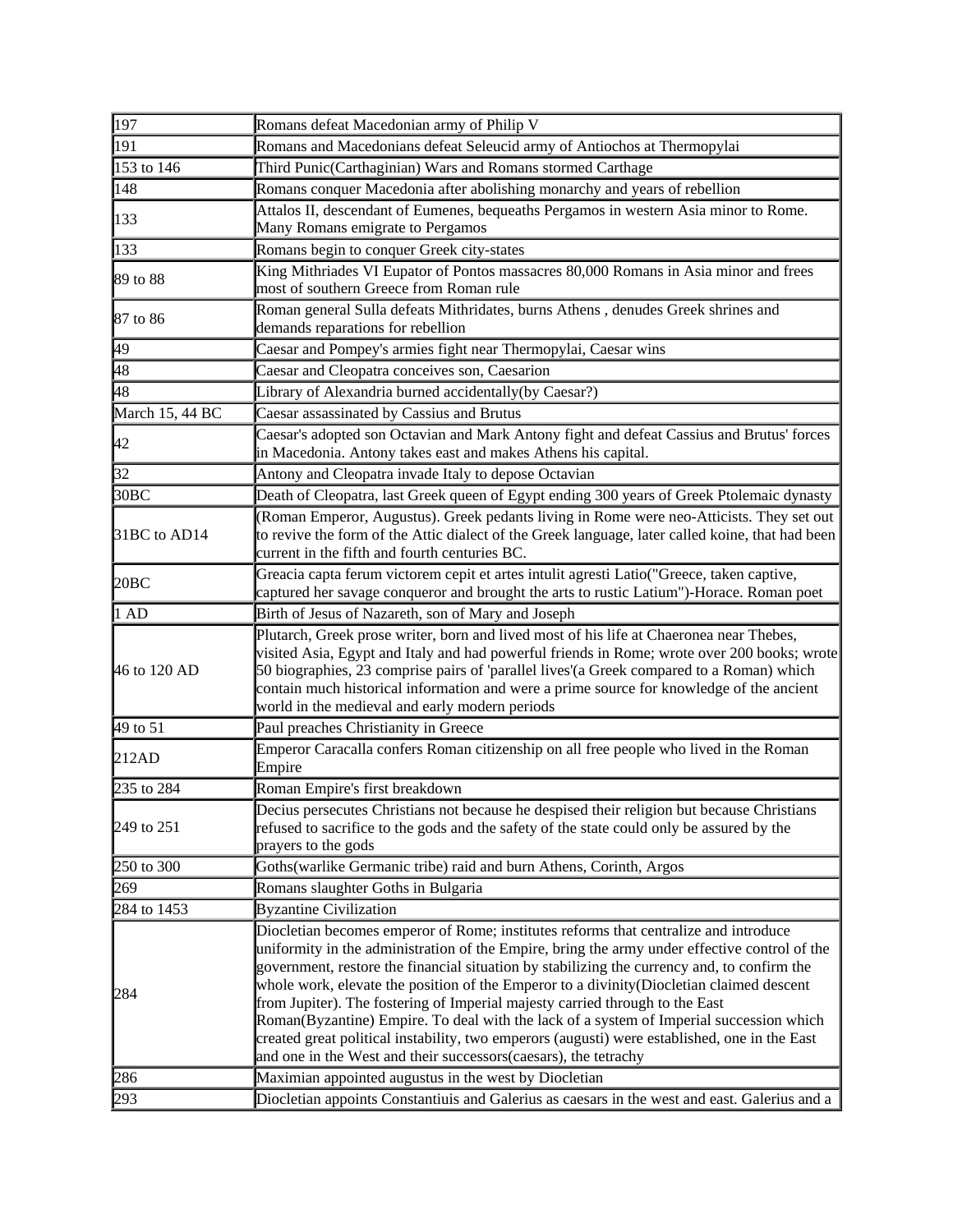|             | circle of neo-Platonists opposed the Christians                                                                                                                                                                                                                                                                                                                          |
|-------------|--------------------------------------------------------------------------------------------------------------------------------------------------------------------------------------------------------------------------------------------------------------------------------------------------------------------------------------------------------------------------|
| Fourth Cen. | St. Symeon the Stylite, first of saints who passed their lives on top of columns                                                                                                                                                                                                                                                                                         |
| 301 to 305  | Emperor Diocletian and Galerius issue 4 edicts which severely persecute Christians by<br>ordering churches destroyed, books burned, priests jailed and sacrifices to official state gods.<br>Christians were forbidden to assemble and were placed outside the law and those who<br>refused to sacrifice to the pagan gods were put to death.                            |
| 303         | Diocletian celebrating his vicennial in Rome, ordered that all the jailed Christians be forced<br>to sacrifice; jails were so full there was no room for the criminals                                                                                                                                                                                                   |
| 305         | Diocletian abdicates throne with hopes that his system of succession that he established will<br>work                                                                                                                                                                                                                                                                    |
| 311         | Emperor Galerius issues edict shortly before his death tolerating Christian religion<br>throughout the empire and allowing reconstruction of the churches; Galerius believed his<br>fatal illness to be the vengeance of the Christian God                                                                                                                               |
| 311         | By this time their are four emperors, Licinius, Maximin, Constantine(born in Naissius or<br>Nish in present day Serbia) and Maxentius which results in civil war                                                                                                                                                                                                         |
| 312         | Constantine, on his way to Rome with his army to do battle for control of the western empire<br>is said to have seen the sign of the cross over the sun and the message "In This Sign<br>Conquer." Constantine considers his victory confirmation of his vision                                                                                                          |
| 313         | Edict of Milan in which the East and West Roman Emperors, Constantine I and Licinius, lift<br>ban on Christianity                                                                                                                                                                                                                                                        |
| 323         | Constantine defeats Licinius and becomes sole Emperor of the Roman Empire                                                                                                                                                                                                                                                                                                |
| 324- to 330 | <b>Building of Constantinople</b>                                                                                                                                                                                                                                                                                                                                        |
| 324 to 337  | Emperor Constantine I sole ruler of the Roman Empire. In keeping with the system of<br>making the Emperor a divinity started by Diocletian, Constantine is the representative of<br>God and earth and becomes head of Christian church                                                                                                                                   |
| 325         | First Ecumenical Council held in Nikaia called by Constantine to resolve dispute of<br>Alexandrian priest Arius and his Bishop on the nature of the divinity of Christ; Arianism is<br>the belief that Christ was a created being and thus not fully divine. Constantius, Constantine's<br>son, supported Arius and the government did not renounce the heresy until 381 |
| May 11, 330 | Emperor inaugurates "New Rome," but people preferred to to call it after its founder<br>Constantinople                                                                                                                                                                                                                                                                   |
| 337         | Constantine baptized a Christian by an Arian bishop on his deathbed. Succeeded by his three<br>sons, Constantine II, Constantius II and Constans I                                                                                                                                                                                                                       |
| 351         | Constantine's sons were quarrelsome and by this time the other two were dead and<br>Constantius was Emperor.                                                                                                                                                                                                                                                             |
| 359         | Senate established in Constantinople; did not have the same powers as Roman Senate; was a<br>semi-constitutional body that expressing the views of the wealthy and powerful in the<br>Empire                                                                                                                                                                             |
| 360         | Julian, Constantius <sup>1</sup> cousin, defeats German invasion and is declared Emperor by his<br>victorious army, dissatisfied with Constantius. Julian reverted to paganism which won him<br>the title "Julian the Apostate"                                                                                                                                          |
| 363         | Julian dies attempting to invade Persia                                                                                                                                                                                                                                                                                                                                  |
| 363         | Army acclaims the general Valentinian as Emperor; prefers to rule in West and leaves his<br>brother Valens as co-Emperor in East. Valens was unpopular as an Arian heretic and faced<br>constant revolts                                                                                                                                                                 |
| 364 to 378  | Reign of Emperor Valens                                                                                                                                                                                                                                                                                                                                                  |
| 376         | Visigoths, pressed from behind by the Huns, given permission by Valens to cross the Danube<br>and settled within the Empire; beginning of the Barbarian Invasions                                                                                                                                                                                                        |
| 378         | Settled barbarians quarrelled with Imperial officials and marched on Constantinople; Valens <sup>1</sup><br>dies and army defeated by Goths at Adrianople                                                                                                                                                                                                                |
| 380 to 392  | Emperor Theodosius I declares Christianity the official state religion and imposes ban on all                                                                                                                                                                                                                                                                            |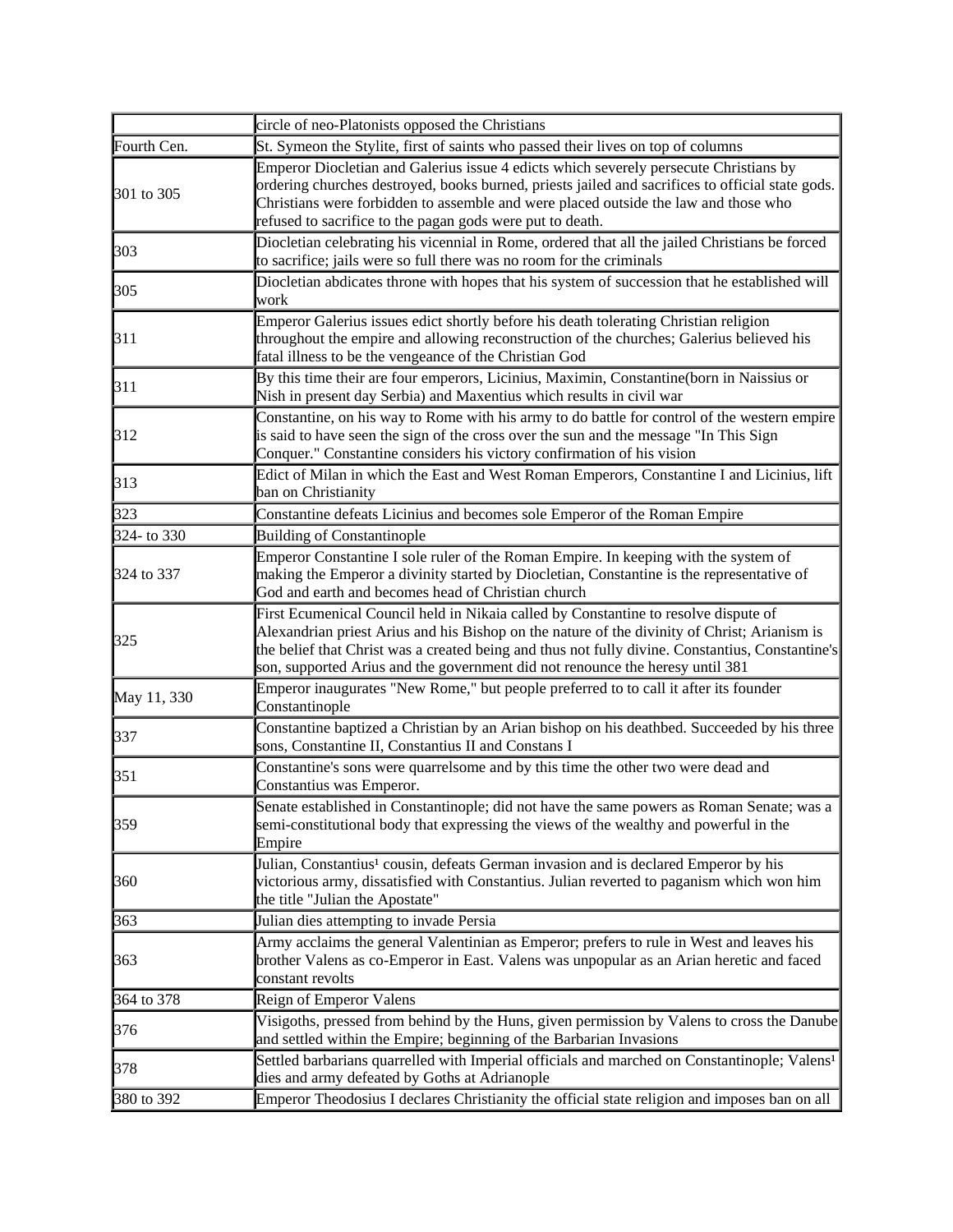|                   | non-Christian religions, except Judaism and kindred religion of the Samaritans. Oracles,<br>Olympic games stopped because considered pagan. Roman legion war strategy did not work<br>against barbarian cavalry; Theodosius began practice of faederati, inviting barbarian cavalry<br>to fight barbarian cavalry led by their prince to fight for the Empire                                                                                                                                                                    |
|-------------------|----------------------------------------------------------------------------------------------------------------------------------------------------------------------------------------------------------------------------------------------------------------------------------------------------------------------------------------------------------------------------------------------------------------------------------------------------------------------------------------------------------------------------------|
| 381               | Second Ecumenical Council convoked by Theodosius I in Constantinople                                                                                                                                                                                                                                                                                                                                                                                                                                                             |
| 395               | Visigoths (western Goths) under Alaric invade Greece                                                                                                                                                                                                                                                                                                                                                                                                                                                                             |
| 408 to 450        | Reign of Theodosius II; St. Daniel the Stylite lived on top of a column in Constantinople<br>during Theodosius II reign and was particularly fashionable at Court                                                                                                                                                                                                                                                                                                                                                                |
| 410               | Visigoths under Alaric sack Rome                                                                                                                                                                                                                                                                                                                                                                                                                                                                                                 |
| 431               | Third Ecumenical Council convened in Ephesus; found against Nestorius, Patriarch of<br>Constantinople, when he attempted to divide the nature of Christ into two, human and divine                                                                                                                                                                                                                                                                                                                                               |
| 439               | Vandals sack Carthage                                                                                                                                                                                                                                                                                                                                                                                                                                                                                                            |
| 442 to 450        | Huns out of central Asia under Attila attack Greek and Roman cities                                                                                                                                                                                                                                                                                                                                                                                                                                                              |
| 451               | Fourth Ecumenical Council convened in Chalkedon; condemned Patriarch Dioscurus of<br>Alexandria for Monophysitism, the belief that Christ is of One Nature rather than Two<br>Indivisible Natures, human and divine; did not resolve issue, dominated the Empire <sup>1</sup> s history<br>as a problem for two centuries. Succession of two Monophysite Emperors(Zeno and<br>Anastasius I) and the passivity of Justin I provided several decades of conditions favorable to<br>the spread of Monophysitism in Egypt and Syria. |
| 455               | Vandals under Gaiseric sack Rome                                                                                                                                                                                                                                                                                                                                                                                                                                                                                                 |
| 400 to 600        | Egyptian, Syrian and Armenian Christians translated Bible and liturgy into their own<br>language and rejected terms in which Orthodoxy was formulated.(Melchites)                                                                                                                                                                                                                                                                                                                                                                |
| 457               | Emperor crowned from then onward by Patriarch of Constantinople                                                                                                                                                                                                                                                                                                                                                                                                                                                                  |
| 476 to 491        | Second reign of Zeno; commissioned the Ostrogoth leader Theodoric to invade Italy and<br>conquer the west                                                                                                                                                                                                                                                                                                                                                                                                                        |
| 493               | Ostrogoths(eastern Goths) under Theodoric the Great take over the Western Roman Empire                                                                                                                                                                                                                                                                                                                                                                                                                                           |
| <b>527 to 565</b> | Justinian I, became Roman emperor in Constantinople, aided by wife his Theodora(an<br>actress and Monophysite) and his Generals Belisarius and the eunuch Narses, attempted to<br>recover Western Empire from Vandals and Goths, lost over time to various conquerors;<br>reconquest of the west accomplished at a high price, the neglect of the Balkans and Asia;<br>ended the practice of regional governors buying there post and recouping the costs from<br>taxes                                                          |
| 529               | Institutes of Hellenic Greek philosophy in Athens closed by Justinian I because of<br>Hellenism/Christianity conflict                                                                                                                                                                                                                                                                                                                                                                                                            |
| 532               | Nika riots resulted from the Blues and the Greens, groups in Constantinople that had large<br>Circus organizations that competed in the Hippodrome, united against the Emperor because<br>of heavy taxation and city-rates, which resulted in the burning of many buildings in<br>Constantinople and opened the way to Justinian I re-building the city                                                                                                                                                                          |
| 532 to 537        | Construction of Ayia Sophia in Constantinople                                                                                                                                                                                                                                                                                                                                                                                                                                                                                    |
| 533               | Justinian's Code published, a re-organization and updating of Roman law                                                                                                                                                                                                                                                                                                                                                                                                                                                          |
| 534               | General Bellasarius conquers Vandals in North Africa                                                                                                                                                                                                                                                                                                                                                                                                                                                                             |
| Dec 27, 537       | Inauguration ceremony of Ayia Sophia Cathedral in Constantinople                                                                                                                                                                                                                                                                                                                                                                                                                                                                 |
| 540               | Antioch sacked by the Syrian campaign of the Persian monarch Chosroes                                                                                                                                                                                                                                                                                                                                                                                                                                                            |
| 540               | Bulgars invade Balkan peninsula and ravage Thrace, Macedonia, Illyricum and press as far<br>south as Corinth                                                                                                                                                                                                                                                                                                                                                                                                                     |
| 542               | Plague decimates the Empire                                                                                                                                                                                                                                                                                                                                                                                                                                                                                                      |
| 553               | Fifth Ecumenical Council convened in Constantinople; condemned at Justinian's order the<br>abstruse heresy of the Three Chapters                                                                                                                                                                                                                                                                                                                                                                                                 |
| 565               | Death of Justinian; his son Justin II becomes Emperor                                                                                                                                                                                                                                                                                                                                                                                                                                                                            |
| 570               | Birth of the Prophet Mohammed(570 to 632), founder of Islam                                                                                                                                                                                                                                                                                                                                                                                                                                                                      |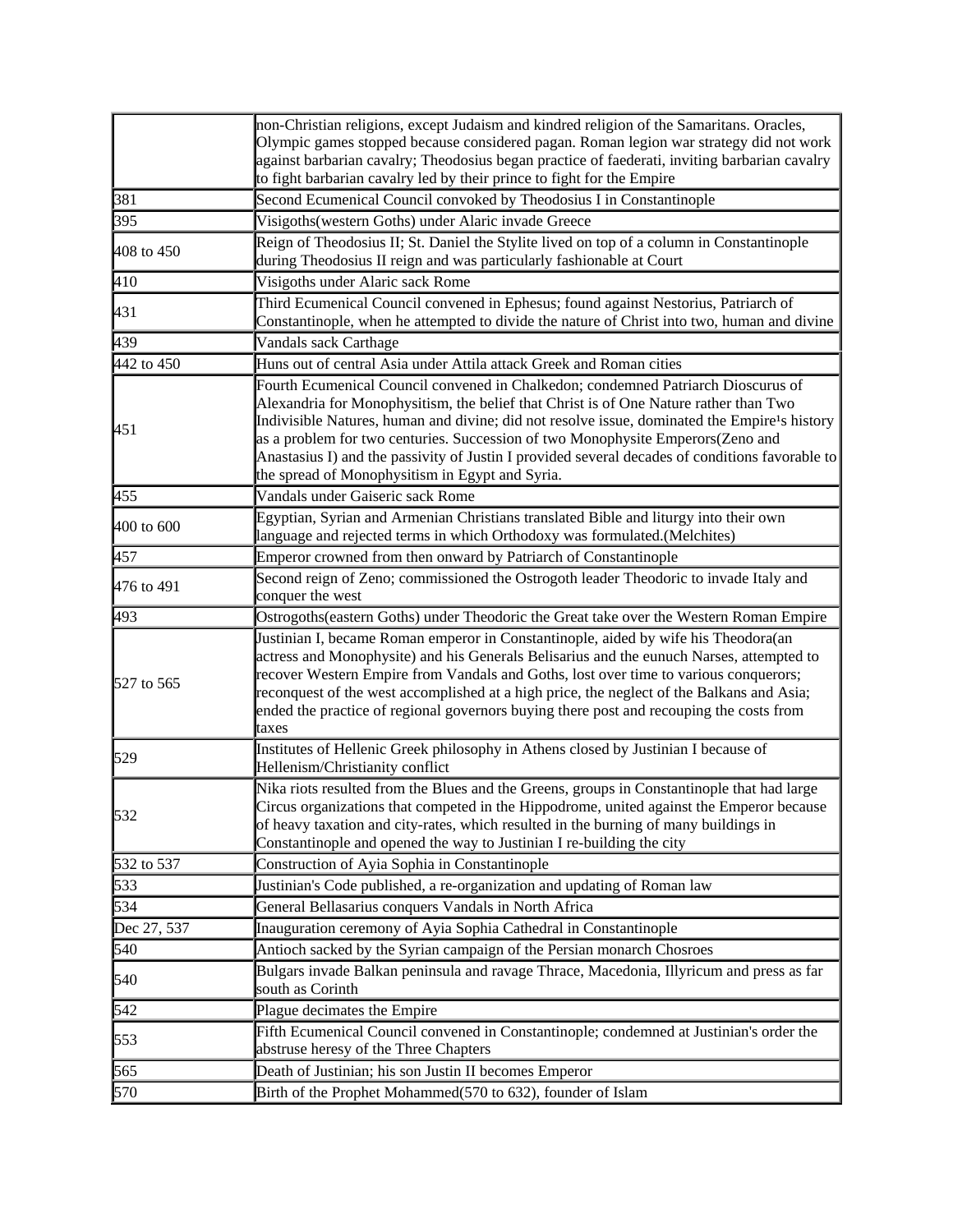| 578         | Justin II becomes disabled from the stress of the many barbarians at the borders of the<br>Empire and adopts Tiberius who becomes Emperor upon his death                                                                                                                                                                       |
|-------------|--------------------------------------------------------------------------------------------------------------------------------------------------------------------------------------------------------------------------------------------------------------------------------------------------------------------------------|
| 582         | Emperor Tiberius dies; practiced tolerance towards the heretics and concentrated on driving<br>off the Persians in the south and the Avars in the north; in an attempt to restore public morale<br>he remitted a years' taxation                                                                                               |
| 582 to 602  | Reign of Emperor Maurice, Tiberis' son-in-law, pursued his same policies. Kept Avars at bay<br>and defeated the Persians; but austere economic policies made him unpopular and the army<br>revolted and killed him.                                                                                                            |
| 595         | Provoked by the claims of Rome, Patriarch John the Faster takes the title of<br>Ecumenical(world-wide) Patriarch                                                                                                                                                                                                               |
| 7th century | Mardaites, Syrian Monothelites, are moved from Lebanon to the shores of Asia Minor;<br>where heresy was wide spread in a district, State officials would forcibly move a population<br>of whole villages to other parts of the Empire where they would be swamped or, it was rather<br>hoped, converted by their new neighbors |
| 600 to 700  | Slavic invasion of Northern Byzantine regions; Slavs eventually migrated but did not rule<br>southern Greece. Widespread civil war and open country overrun by Persians, Arabs as well<br>as Slavs.                                                                                                                            |
| 602 to 610  | Reign of Phocas, army leader who lead revolt against Emperor Maurice; his reign was a<br>nightmare of disruptive anarchy and tyranny, foreign invasions and internal risings.                                                                                                                                                  |
| 610 to 641  | Reign of Emperor Heraclius, son of Armenian exarch of North Africa; finds Empire in great<br>danger; Avars, Slavs and Bulgars overrunning the Balkans and Persians advancing through<br>the eastern provinces; makes Greek the official language of the Byzantine Empire                                                       |
| 615         | Persians occupy Egypt, Syria and Palestine; they burn and massacre the population in<br>Jerusalem, carrying off the Holy Cross and patriarch                                                                                                                                                                                   |
| 623         | While campaigning in Azerbajian, Byzantine troops systematically destroyed the fire temples<br>of the Persian cities, specifically Thebarmes, birthplace of Zoroaster, in revenge for the<br>Persian desecration of Jerusalem                                                                                                  |
| 626         | First great siege of Constantinople by the Persians, under Shahen, and the Avars                                                                                                                                                                                                                                               |
| 628         | Heraclius army defeats the Persians; accompanied by feverish religious passions and hatreds,<br>perhaps the first full-fledged crusade of the Middle Ages                                                                                                                                                                      |
| 629         | The title Basileus first appears as borne by the Emperor, just after the final Persian defeat, a<br>symbol of the Oriental influence on the court                                                                                                                                                                              |
| 632         | Death of Prophet Mohammed in Mecca, founder of the Islamic religion; Arabs began to raid<br>empires immediately to the north                                                                                                                                                                                                   |
| 632 to 732  | Arab conquests Middle East, North Africa, Spain and Southern France                                                                                                                                                                                                                                                            |
| 636         | Battle of Yarmuk is crushing defeat of Byzantine army by the Arabs; they occupy Syria and<br>Palestine                                                                                                                                                                                                                         |
| 638         | Arabs take Jerusalem                                                                                                                                                                                                                                                                                                           |
| 641         | Death of Emperor Heraclius; the Empire is reduced to Asia Minor, the Balkan coastline,<br>north Africa and Sicily                                                                                                                                                                                                              |
| 641 to 668  | Reign of Constans II, grandson of Heraclius; the bulk of his reign was occupied with wars<br>against the Arabs; murdered in Sicily                                                                                                                                                                                             |
| 642         | Arabs take Alexandria and burn its famous libraries                                                                                                                                                                                                                                                                            |
| 648         | Arabs occupy Cyprus                                                                                                                                                                                                                                                                                                            |
| 668 to 685  | Reign of Constantine IV, Pogonatus, son of Constans II; continued to defend the Empire;<br>allowed the Bulgars to make further in raids into the Empire                                                                                                                                                                        |
| 669         | Arab forces besiege Constantinople                                                                                                                                                                                                                                                                                             |
| 674 to 678  | Second siege of Constantinople by the Arabs                                                                                                                                                                                                                                                                                    |
| 670         | Arabs begin conquest of Africa                                                                                                                                                                                                                                                                                                 |
| 679         | Bulgars, a war-like Hunnish tribe, invade the Empire and settle south of the Danube                                                                                                                                                                                                                                            |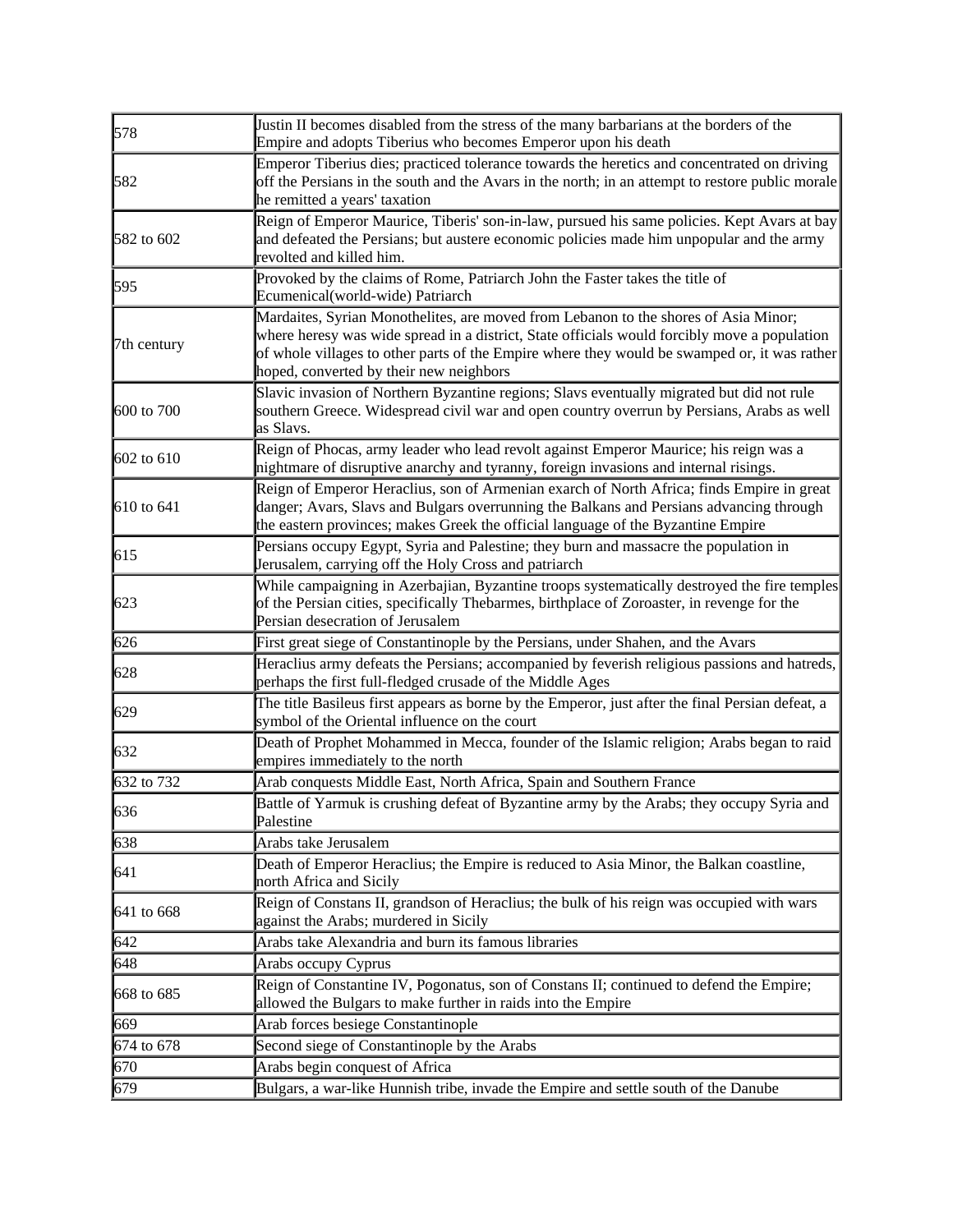| 680        | Seventh Ecumenical Council convened in Constantinople which condemned Monophysitism<br>and Monothelitism - Christ is of two wills and two energies without division, alteration,<br>separation or confusion; an appendix to this Council, the Synod In Trullo drew up what was<br>to remain the constitution and rule of the Byzantine Church. Monophysite churches of<br>Armenia, Syria and Egypt seceded and the bulk were taken over by the Arabs                                                                                                                                                                                                                   |
|------------|------------------------------------------------------------------------------------------------------------------------------------------------------------------------------------------------------------------------------------------------------------------------------------------------------------------------------------------------------------------------------------------------------------------------------------------------------------------------------------------------------------------------------------------------------------------------------------------------------------------------------------------------------------------------|
| 685        | Reign of Justinian II, son of Constantine IV, Pogonatus; was a brilliant unreliable tyrant with<br>a taste for blood; married a Chazar princess for diplomatic purposes                                                                                                                                                                                                                                                                                                                                                                                                                                                                                                |
| 695        | After ten years of his oppression, Constantinople rose against Justinian II, slit his nose and<br>banished him to Cherson in the Crimea                                                                                                                                                                                                                                                                                                                                                                                                                                                                                                                                |
| 697        | Carthage falls to the Arabs and they move towards Spain                                                                                                                                                                                                                                                                                                                                                                                                                                                                                                                                                                                                                |
| 698        | Navy dethrones Leontius, placing Admiral Apsimar on the throne                                                                                                                                                                                                                                                                                                                                                                                                                                                                                                                                                                                                         |
| 705        | Justinian II escaped from Cherson and returned 10 years later with the help of the Bulgars to<br>reclaim his throne                                                                                                                                                                                                                                                                                                                                                                                                                                                                                                                                                    |
| 711        | Philippicus, army general, dethrones Justinian II, putting his family to death                                                                                                                                                                                                                                                                                                                                                                                                                                                                                                                                                                                         |
| 713        | Phillippicus, a fervent Monothelite, falls in a palace plot and is succeeded by a civil servant<br>Artemius who takes the name Anastasius II.                                                                                                                                                                                                                                                                                                                                                                                                                                                                                                                          |
| 716        | Anastasius II becomes unpopular and the revolt of a regiment brought an obscure and<br>unwilling provincial tax-collector, Theodosius III to the throne.                                                                                                                                                                                                                                                                                                                                                                                                                                                                                                               |
| 717        | In the face of the Arab menace, the greatest general of the Empire, Leo III, surnamed the<br>Isaurian, with scarcely any opposition, takes over the government.                                                                                                                                                                                                                                                                                                                                                                                                                                                                                                        |
| 717 to 718 | Third siege of Constantinople                                                                                                                                                                                                                                                                                                                                                                                                                                                                                                                                                                                                                                          |
| 726        | Leo III(a Syrian by origin) publishes a decree forbidding the worship of icons and followed it<br>with the general destruction of icons representing Christ and the saints; his original motive<br>was probably theological, but the movement soon became politically based as an attack on<br>the Church, and particularly the monasteries whose growing power was aided by their<br>possession of holy pictures. The icons were replaced by symbols, such as a cross. Iconoclasm<br>had a certain success among the soldiers, who were mostly Asiatics, but it met with<br>passionate resistance, especially in Europe; numerous riots and risings in Constantinople |
| 726        | Patriarchates of Antioch, Jerusalem & Alexandria under Arab rule.                                                                                                                                                                                                                                                                                                                                                                                                                                                                                                                                                                                                      |
| 726 to 843 | Iconoclastic conflict in East Roman Empire                                                                                                                                                                                                                                                                                                                                                                                                                                                                                                                                                                                                                             |
| 739        | Leo issues Ecloga, designed to introduce Christian principle into law; death-penalty<br>abolished substituted by mutilation, only Christian marriages recognized, grounds for<br>divorce reduced to four, prohibited degrees of relationship were raised from four to six, wife<br>had an equal share with her husband in their joint property and the guardianship of their<br>children.                                                                                                                                                                                                                                                                              |
| 740        | End of Leo III rule; turned back the Arabs, repaired the Empires finances and developed a<br>system of themes for tighter military administration. His son, Constantine V, Copronymous<br>succeeded the throne; married a Chazar princess for diplomatic purposes. Riots broke out in<br>Constantinople due to his father's Iconoclastic policy.                                                                                                                                                                                                                                                                                                                       |
| 740 to 775 | Emperor Constantine V, Copronymous(dung-name), nicknamed by his outraged opponents,<br>vigorously carried out the Iconoclast program by waging open warfare on the monastic<br>establishments, confiscated properties, martyred monks, drafted others into the army and<br>forced many to marry nuns. He also crushed the Bulgars, fought off the Arabs and completed<br>his father's financial and administrative reforms.                                                                                                                                                                                                                                            |
| 780        | Constantine VI(10 years old at accession) reigns under the regency of his mother, Empress<br>Irene                                                                                                                                                                                                                                                                                                                                                                                                                                                                                                                                                                     |
| 787        | Eighth Ecumenical Council convened in Nikaia by Empress Irene condemns Iconoclasm and<br>restores image worshipping(temporarily)                                                                                                                                                                                                                                                                                                                                                                                                                                                                                                                                       |
| 797 to 802 | Empress Irene blinds her son and becomes sole ruler of the Empire                                                                                                                                                                                                                                                                                                                                                                                                                                                                                                                                                                                                      |
| 800        | Pope Leo crowns Charlemagne Emperor in the West                                                                                                                                                                                                                                                                                                                                                                                                                                                                                                                                                                                                                        |
| 802 to 811 | Nikephoros I, Irene <sup>1</sup> s treasurer, dethrones her. Recolonizes Slav regions but loses Crete to                                                                                                                                                                                                                                                                                                                                                                                                                                                                                                                                                               |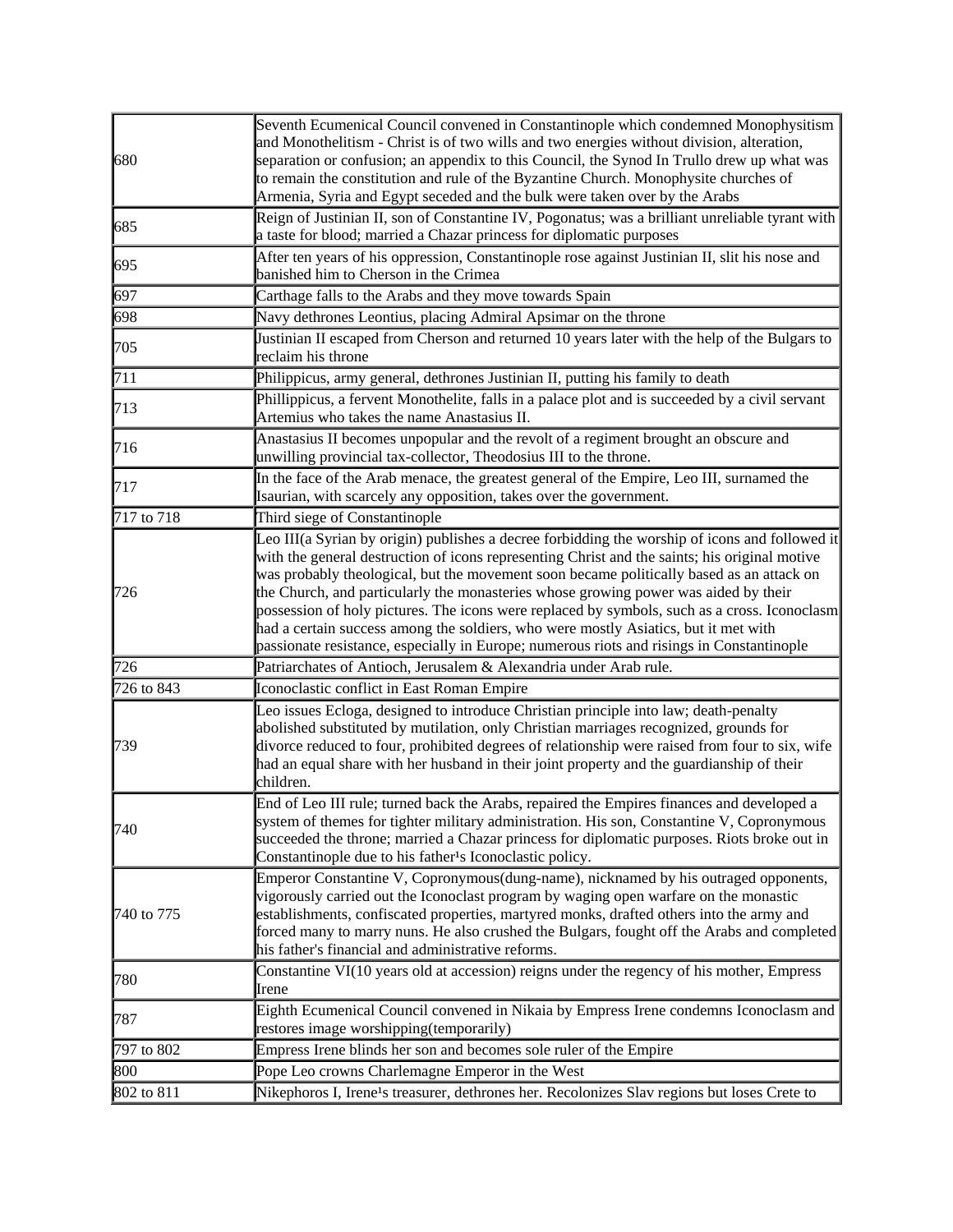|             | Arab pirates and had to face a renewal of Bulgar power and Saracen wars; killed in a battle<br>against the Bulgar prince Krum                                                                                                                                                                                                                                                                                                     |
|-------------|-----------------------------------------------------------------------------------------------------------------------------------------------------------------------------------------------------------------------------------------------------------------------------------------------------------------------------------------------------------------------------------------------------------------------------------|
| 811         | East Roman government recognized Charlemagne as Emperor of Rome in return for<br>cessation of pressure on western borders                                                                                                                                                                                                                                                                                                         |
| 811         | Nikephoros I brother-in-law, Michael I, succeeds him as Emperor                                                                                                                                                                                                                                                                                                                                                                   |
| 812         | Capture of Mesembria by Krum puts "Greek fire" into hands of Bulgars; chemical substance<br>either thrown like hand grenades which exploded and caught fire when they hit enemy ships<br>or else whole pots were thrown through the air by catapults                                                                                                                                                                              |
| 813         | Michael I falls in military revolt by his general Leo V, an Armenian; Iconoclasm re-<br>introduced as a political, anti-clerical rather than a theological movement                                                                                                                                                                                                                                                               |
| 820         | Leo V killed by a soldier Michael, a Phrygian, who became Emperor Michael II                                                                                                                                                                                                                                                                                                                                                      |
| 823         | Arabs capture Crete                                                                                                                                                                                                                                                                                                                                                                                                               |
| 829- to 842 | Reign of <i>Emperor Theophilus</i> , who succeeds his father Michael II; was a good administrator<br>and a fervent patron of culture whose reign saw renaissance of secular learning and artistic<br>magnificence, largely influenced by the Arabs                                                                                                                                                                                |
| 842         | Upon Theophilus death, his son Michael III rules with his wife Theodora as regent                                                                                                                                                                                                                                                                                                                                                 |
| 843         | Empress Theodora reinstates image worship                                                                                                                                                                                                                                                                                                                                                                                         |
| 856         | Michael II becomes sole Emperor, known for his extravagance was named the Drunkard;<br>chose able advisors in his uncle Bardas and a slave-boy named Basil; Basil causes the death<br>of Bardas and murders Michael to assume the throne                                                                                                                                                                                          |
| 860         | Russian naval raid of Constantinople                                                                                                                                                                                                                                                                                                                                                                                              |
| 867 to 886  | Basil I promotes religious and linguistic conversion of Slavs, becoming Greek-speaking<br>Orthodox Christians. Basil begins the Macedonian Dynasty(867 to 1057) during which the<br>Empire reaches its zenith. Basil was a capable general and during his rule the Saracen threat<br>was diminished and southern Italy was recaptured.                                                                                            |
| 867 to 886  | Last pagan enclave, Maniots, converted to Christianity                                                                                                                                                                                                                                                                                                                                                                            |
| 870         | Basil I campaigns to destroy Paulician villages and traitorous Imperial officer, Chrysocheir,<br>but suffered defeat before Tephrike and would have lost his life for the valor of an Armenian<br>soldier, Theopylactus the Unbearable, father of the future emperor Romanus I Lecapenus.<br>The event was so traumatic for Basil he thenceforth prayed daily in his chapel that he might<br>live long enough to kill Chrysocheir |
| 885         | Mt Athos set aside as a religious retreat by Emperor Basil I                                                                                                                                                                                                                                                                                                                                                                      |
| 886 to 912  | Emperor Leo VI, surnamed the Wise, son of Basil I, accedes to the throne. He took four<br>wives to produce an heir, which was in violation of Church canons; he established his son's<br>legitimacy but his marriage was condemned after his death                                                                                                                                                                                |
| 894 to 896  | Symean of Bulgaria wages first war against East Roman Empire. Actively pursued<br>introduction of Byzantine literary culture in Bulgaria in local Slavonic language.                                                                                                                                                                                                                                                              |
| 904         | Thessalonika sacked by Arab pirates led by Leo of Tripoli from Crete; carried off into<br>slavery 22,000 inhabitants                                                                                                                                                                                                                                                                                                              |
| 912         | Leo followed on the throne by his brother, Emperor Alexander, who reigned jointly with<br>Leo's son, Constantine VII Porphyrogennetus(Born in the Purple Chamber)                                                                                                                                                                                                                                                                 |
| 913 to 927  | Symean of Bulgaria wages second war against East Roman Empire                                                                                                                                                                                                                                                                                                                                                                     |
| 914 to 919  | Empress Zoe, Constantine <sup>1</sup> s mother, rules the Empire; the army's defeat by the Bulgarians<br>causes her downfall                                                                                                                                                                                                                                                                                                      |
| 919 to 944  | Romanus I, admiral under Empress Zoe, takes over Empire; made peace with the Bulgarians<br>and his general John Curcuas begins conquests in the East; crowned three of his sons who in<br>the end dethroned him; St. Luke the Stylite lived on top of a column in Chalcedon during<br>Romanus I reign                                                                                                                             |
| 923 to 969  | <b>Byzantine Empire push back Arabs</b>                                                                                                                                                                                                                                                                                                                                                                                           |
| 927         | East Roman Government recognized Bulgarian Emperor and an autonomous Patriarch                                                                                                                                                                                                                                                                                                                                                    |
| 945 to 959  | Reign of Constantine VII, brought to power by the acclaim of the people in Constantinople                                                                                                                                                                                                                                                                                                                                         |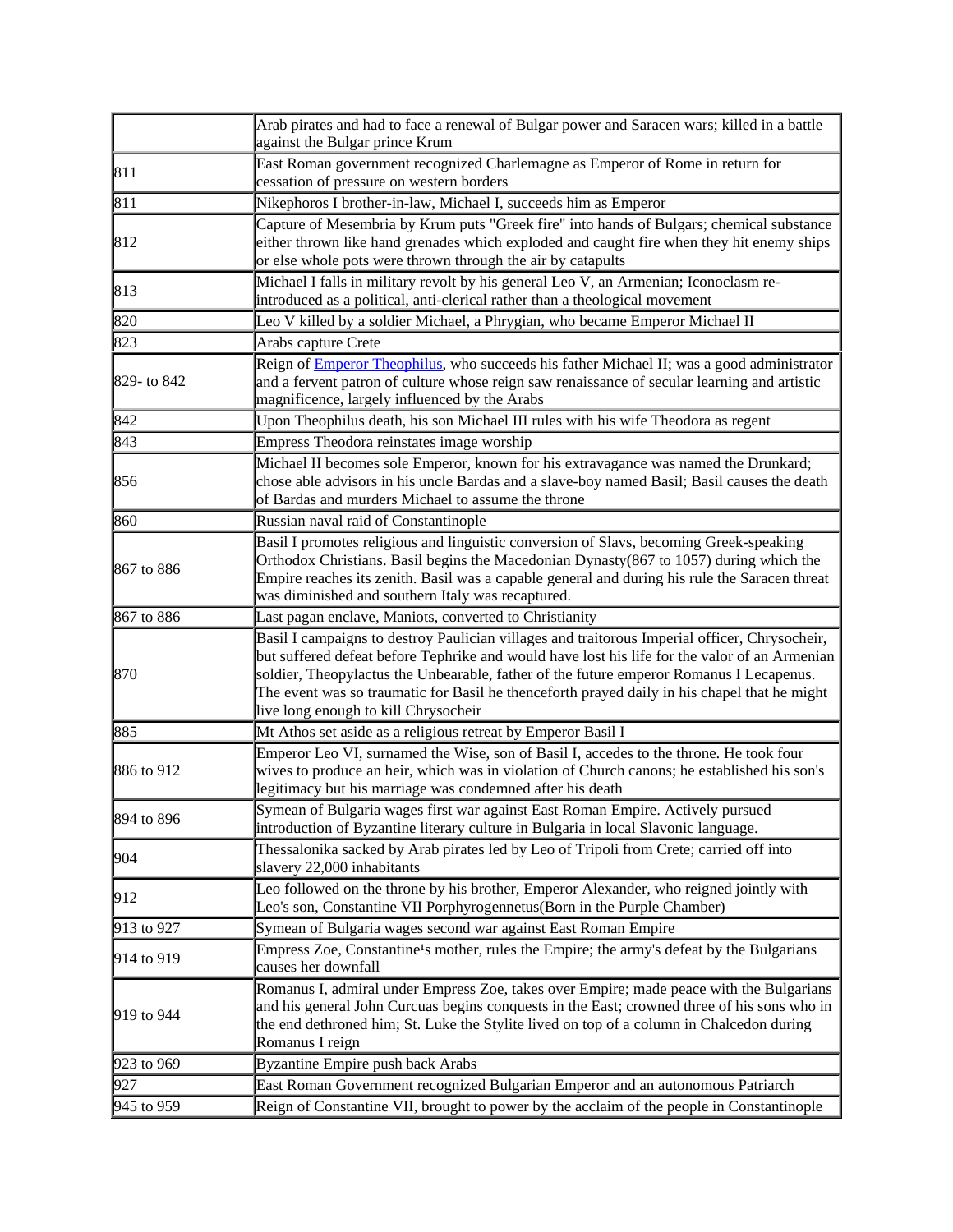| 959 to 963   | Reign of Romanus II, son of Constantine VII; married Theophano and had two young sons,<br><b>Basil II and Constantine VIII</b>                                                                                                                                                                                                                                                                                                                                                                                                                                                                                                                                                                                                                                                                                                   |
|--------------|----------------------------------------------------------------------------------------------------------------------------------------------------------------------------------------------------------------------------------------------------------------------------------------------------------------------------------------------------------------------------------------------------------------------------------------------------------------------------------------------------------------------------------------------------------------------------------------------------------------------------------------------------------------------------------------------------------------------------------------------------------------------------------------------------------------------------------|
| 961          | Byzantine navy under Nicephorus Phocas wins back Crete from Arabs                                                                                                                                                                                                                                                                                                                                                                                                                                                                                                                                                                                                                                                                                                                                                                |
| 963          | Reign of Nicephorus II, who married Romanus <sup>1</sup> widow Theophano; Cilicia, Cyprus and<br>Antioch were recovered                                                                                                                                                                                                                                                                                                                                                                                                                                                                                                                                                                                                                                                                                                          |
| 965          | Byzantines re-capture Cyprus from the Arabs                                                                                                                                                                                                                                                                                                                                                                                                                                                                                                                                                                                                                                                                                                                                                                                      |
| 969          | Re-capture of Antioch from Arabs; Nicephorus murdered by his wife and cousin John<br>Tzimisces, who took his place                                                                                                                                                                                                                                                                                                                                                                                                                                                                                                                                                                                                                                                                                                               |
| 969 to 976   | Reign of John I Tzimisces, a capable general who conquered half of Bulgaria, defeated the<br>Russsian invasion and marched his armies to the outskirts of Jerusalem and Baghdad                                                                                                                                                                                                                                                                                                                                                                                                                                                                                                                                                                                                                                                  |
| 976 to 1025  | Reign of Basil II, the Bulgar Slayer; during his reign perhaps the greatest victory of the<br>Greek Church took place; the conversion of the Kievan Russia                                                                                                                                                                                                                                                                                                                                                                                                                                                                                                                                                                                                                                                                       |
| 986          | Two of the most powerful Anatolian families, Bardas Phocas and Bardas Sclerus; Basil II<br>ended the civil war with the support of Russian troops; in return for the support, Basil II<br>married his sister Anna to the Russian Prince Vladimir on the condition that his people<br>convert to Christianity                                                                                                                                                                                                                                                                                                                                                                                                                                                                                                                     |
| 989          | Conversion of Prince Vladimir of Kiev and beginning of Byzantine culture in Russia                                                                                                                                                                                                                                                                                                                                                                                                                                                                                                                                                                                                                                                                                                                                               |
| 1014         | Emperor Basil II 'Bulgar-slayer' defeats Tsar Samuel at the Struma River, captures and blinds<br>14,000 Bulgarian soldiers and sends them back to Samuel                                                                                                                                                                                                                                                                                                                                                                                                                                                                                                                                                                                                                                                                         |
| 1025 to 1028 | Emperor Constantine VIII, Basil's brother, rules; dies leaving three middle-aged daughters,<br>Eudocia, Theodora and Zoe; for the next decades husbands and proteges of Zoe <sup>1</sup> s ruled the<br>Empire                                                                                                                                                                                                                                                                                                                                                                                                                                                                                                                                                                                                                   |
| 1028 to 1034 | Reign of Emperor Romanus III Argyrus, husband of Zoe                                                                                                                                                                                                                                                                                                                                                                                                                                                                                                                                                                                                                                                                                                                                                                             |
| 1034 to 1041 | Reign of Emperor Michael IV, married by Zoe on death of Romanus; he put down a serious<br>Bulgarian rebellion but was an epileptic; on his death Zoe adopted and crowned his nephew,<br>Michael V who tried to overthrow her                                                                                                                                                                                                                                                                                                                                                                                                                                                                                                                                                                                                     |
| 1042         | After popular rising in Constantinople dethroned Michael V, Zoe and her sister Theodora are<br>established as sole rulers of the Empire                                                                                                                                                                                                                                                                                                                                                                                                                                                                                                                                                                                                                                                                                          |
| 1042 to 1054 | Reign of Emperor Constantine IX Monomachus; sisters Zoe and Theodora were jealous of<br>each other so Zoe remarried. Did nothing to stop the growing power of the Church and the<br>aristocracy.                                                                                                                                                                                                                                                                                                                                                                                                                                                                                                                                                                                                                                 |
| 1045         | Emperor Constantine IX re-opened the university and founded a Law School in<br>Constantinople                                                                                                                                                                                                                                                                                                                                                                                                                                                                                                                                                                                                                                                                                                                                    |
| May 1054     | Roman and Eastern Church under the French Pope Leo IX and the Patriarch Michael<br>Cerularius excommunicate each other. Some of the religious differences that had evolved<br>during the centuries are 1) the theological issue of the Procession of the Holy Ghost(Latin<br>Creed states Holy Ghost proceeds from the Father and the Son, Orthodox Creed states solely<br>from the Father), centering around the work filioque which the Latins had added to the Creed<br>as it had been fixed at the Second Oecumenical Council, 2) the use of leavened (Greek) or<br>unleavened(Latin) bread used during the sacrament, 3) the Greek practice of epiklesi, the<br>prayer invoking the Holy Ghost at the consecration of the Host, a prayer omitted by the<br>Latins, 4) primacy of the Pope over the other Eastern Patriarchs |
| 1054 to 1056 | Reign of Empress Theodora on Constantine IX death                                                                                                                                                                                                                                                                                                                                                                                                                                                                                                                                                                                                                                                                                                                                                                                |
| 1059 to 1067 | Reign of Emperor Constantine X Ducas; due to the economy and fear of military revolts the<br>army was reduced causing disorganization                                                                                                                                                                                                                                                                                                                                                                                                                                                                                                                                                                                                                                                                                            |
| 1067 to 1071 | Reign of Romanus IV Diogenes, a representative of the Anatolian generals                                                                                                                                                                                                                                                                                                                                                                                                                                                                                                                                                                                                                                                                                                                                                         |
| 1071         | Byzantine army was defeated in a decisive battle by Seljuk(not Ottoman) Turks at Manzikert<br>in Armenia; the Empire never recovered. Loss due to the fact that the armies were composed<br>largely of mercenaries, and the plots of Michael Psellus with the Ducas family; the Armenian<br>soldiers, as a result of religious animosities, deserted en masse on the field of battle, the<br>premeditated desertion of general Andronicus Ducas, nephew of Constantine X Ducas and a<br>leading personality in the bureaucratic faction.                                                                                                                                                                                                                                                                                         |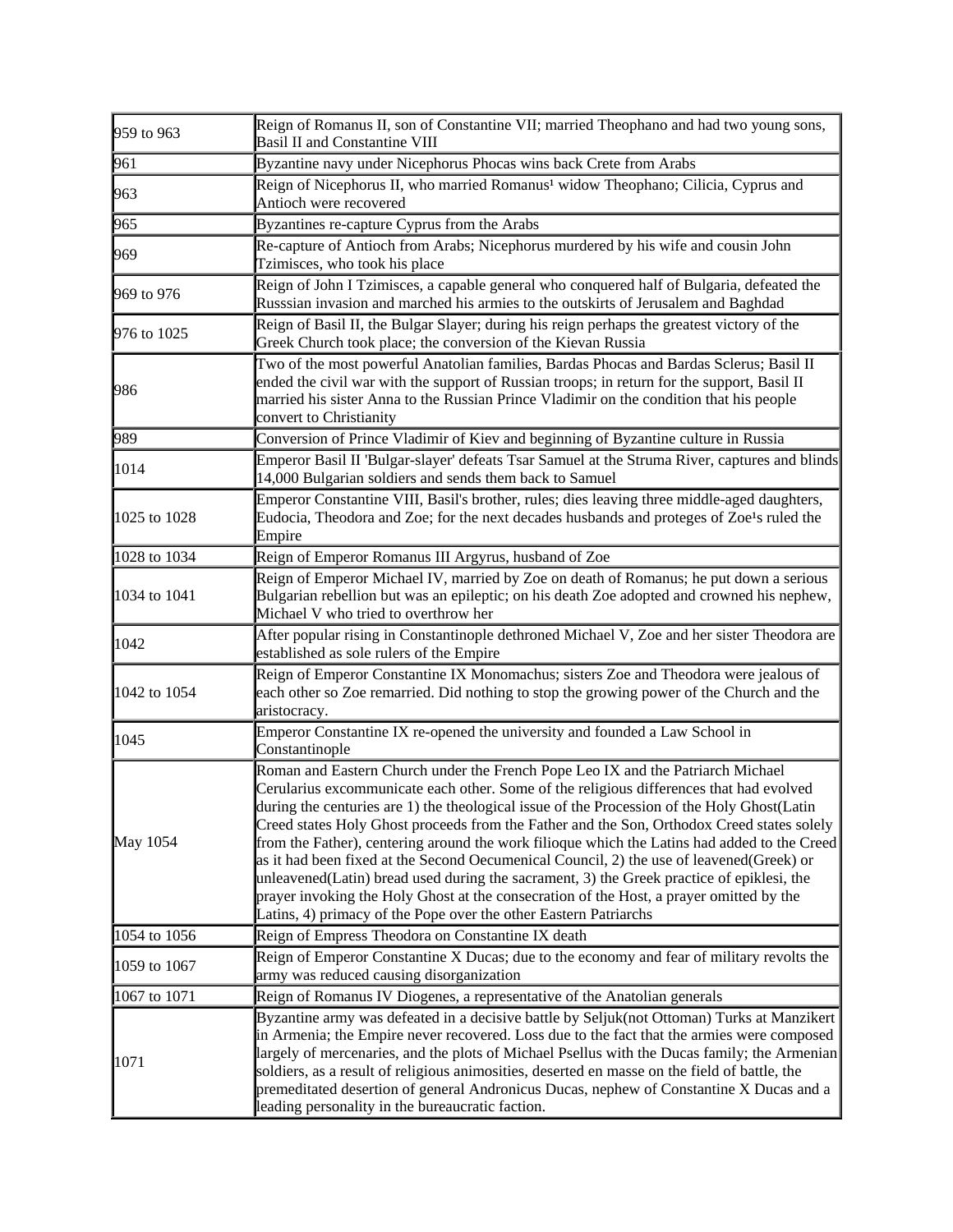| 1071 to 1078 | Reign of Michael VII Ducas, son of Romanus IV; Andronicus returned to Constantinople,<br>declared the defeat of the army at Manzikert and the bureaucratic faction supported the<br>accession of Michael VII; meanwhile the Turks captured and released Emperor Romanus IV;<br>with two rival emperors, the Empire was plunged into civil war just when Turkish tribes<br>were entering the Empire unopposed. During the next ten years the factions bid against each<br>other for the services of the Turkmen chieftains, handing many towns over to Turkish<br>garrisons and ensuring the success of the Turkish occupation. The Turks subsequently<br>overran Asia Minor; they were pastoral and not agricultural people; cultivation ceased, roads<br>and aqueducts fell into ruin, Asia Minor declined rapidly into a desert and robbed the Empire<br>of its main recruiting ground and granary. Michael VII was forced to abdicate throne in favor<br>of a soldier, Nicephorus III Botaniates |
|--------------|-----------------------------------------------------------------------------------------------------------------------------------------------------------------------------------------------------------------------------------------------------------------------------------------------------------------------------------------------------------------------------------------------------------------------------------------------------------------------------------------------------------------------------------------------------------------------------------------------------------------------------------------------------------------------------------------------------------------------------------------------------------------------------------------------------------------------------------------------------------------------------------------------------------------------------------------------------------------------------------------------------|
| 1078 to 1081 | Reign of Nicephorus III Botaniates, dethroned by another soldier, Alexius Comnenus                                                                                                                                                                                                                                                                                                                                                                                                                                                                                                                                                                                                                                                                                                                                                                                                                                                                                                                  |
| 1080         | Seljuks capture Asia Minor cities                                                                                                                                                                                                                                                                                                                                                                                                                                                                                                                                                                                                                                                                                                                                                                                                                                                                                                                                                                   |
| 1081 to 1118 | Reign of Emperor Alexius I Comnenus; saves the Empire by fighting on every front keeping<br>the Normans, under Robert Guiscard, from the Balkans, drove back invaders from the north<br>and held the Seljuks at bay. Was able to use Crusaders for his purposes, but paid a price in<br>opening a new direct trade route to Syria, procured the help of the Venetian ships with<br>commercial concessions and devalued the Empire <sup>1</sup> s currency. Because of these commercial<br>changes, taxation was raised significantly to the point that some people welcomed the<br>Seljuks                                                                                                                                                                                                                                                                                                                                                                                                          |
| 1085         | Death of Norman leader Robert Guiscard, providing Empire with badly-needed respite from<br>defending western front                                                                                                                                                                                                                                                                                                                                                                                                                                                                                                                                                                                                                                                                                                                                                                                                                                                                                  |
| 1090 to 1091 | Patzinaks, allied with Turkish emir of Smyrna, attack Constantinople by land and sea. In an<br>alliance with the Cumans, Alexius defeats them at Mt. Levounion(date unknown)                                                                                                                                                                                                                                                                                                                                                                                                                                                                                                                                                                                                                                                                                                                                                                                                                        |
| 1096         | First Crusade roused by the preaching of Pope Urban at the Council of Clermont; Crusading<br>leaders gathered in Constantinople and swore an oath agreeing to return lands formerly<br>belonging to the empire which they might conquer; won back land from the Seljuk Turks,<br>notably Nicaea, then went south to Palestine                                                                                                                                                                                                                                                                                                                                                                                                                                                                                                                                                                                                                                                                       |
| 1098         | Start of antagonisms between Greeks and Crusaders when Bohemund claimed Antioch for<br>himself; Crusaders; Bohemund defeated in battle in western Greece                                                                                                                                                                                                                                                                                                                                                                                                                                                                                                                                                                                                                                                                                                                                                                                                                                            |
| 1118 to 1143 | Reign of John II Comnenus, son of Alexius; won more land back from the Seljuks and<br>withdrew concessions to foreigners                                                                                                                                                                                                                                                                                                                                                                                                                                                                                                                                                                                                                                                                                                                                                                                                                                                                            |
| 1143 to 1180 | Reign of Manuel I Comnenus, son of John II; relied on Western arms and ships from the<br>Italian republics, granting more commercial concessions; Constantinople remained a great<br>factory of the world's luxuries, but her customs' revenue and overseas trade dwindled                                                                                                                                                                                                                                                                                                                                                                                                                                                                                                                                                                                                                                                                                                                          |
| 1147         | <b>Second Crusade</b>                                                                                                                                                                                                                                                                                                                                                                                                                                                                                                                                                                                                                                                                                                                                                                                                                                                                                                                                                                               |
| 1147         | Norman invaders under Roger II capture Thebes and Corinth and carry off silk-worms and<br>weavers to Italy, breaking the old Imperial monopoly                                                                                                                                                                                                                                                                                                                                                                                                                                                                                                                                                                                                                                                                                                                                                                                                                                                      |
| 1171         | Manuel, having concluded alliances with Pisa and Genoa, decided to strike at Venice by<br>arresting all Venetians in the Empire and confiscating all their ships and goods, symbolizing<br>the degeneration of the empire's relationship with the west and between Latins and Greeks in<br>Constantinople.                                                                                                                                                                                                                                                                                                                                                                                                                                                                                                                                                                                                                                                                                          |
| 1176         | Disastrous defeat of Manuel I's army at Myriocephalum opens the door for Seljuk Turks to<br>re-establish themselves in Asia Minor                                                                                                                                                                                                                                                                                                                                                                                                                                                                                                                                                                                                                                                                                                                                                                                                                                                                   |
| 1183 to 1185 | Reign of Andronicus I Comnenus, who had his young cousin Alexius II, son of Manuel I,<br>murdered so he could accede to the throne. Great massacre of Italians in Constantinople; all<br>concessions withdrawn. Made many enemies, was overthrown by riots in Constantinople                                                                                                                                                                                                                                                                                                                                                                                                                                                                                                                                                                                                                                                                                                                        |
| 1184 to 1204 | Collapse of East Roman Empire                                                                                                                                                                                                                                                                                                                                                                                                                                                                                                                                                                                                                                                                                                                                                                                                                                                                                                                                                                       |
| 1185 to 1195 | Reign of Isaac II Angelus; popular uprising overthrow Andronicus I in favor of Angelus                                                                                                                                                                                                                                                                                                                                                                                                                                                                                                                                                                                                                                                                                                                                                                                                                                                                                                              |
| 1185         | Normans take Thessaloniki and subject inhabitants to merciless treatment, partly for revenge<br>of the massacre of Latins in 1183                                                                                                                                                                                                                                                                                                                                                                                                                                                                                                                                                                                                                                                                                                                                                                                                                                                                   |
| 1190         | Third Crusade                                                                                                                                                                                                                                                                                                                                                                                                                                                                                                                                                                                                                                                                                                                                                                                                                                                                                                                                                                                       |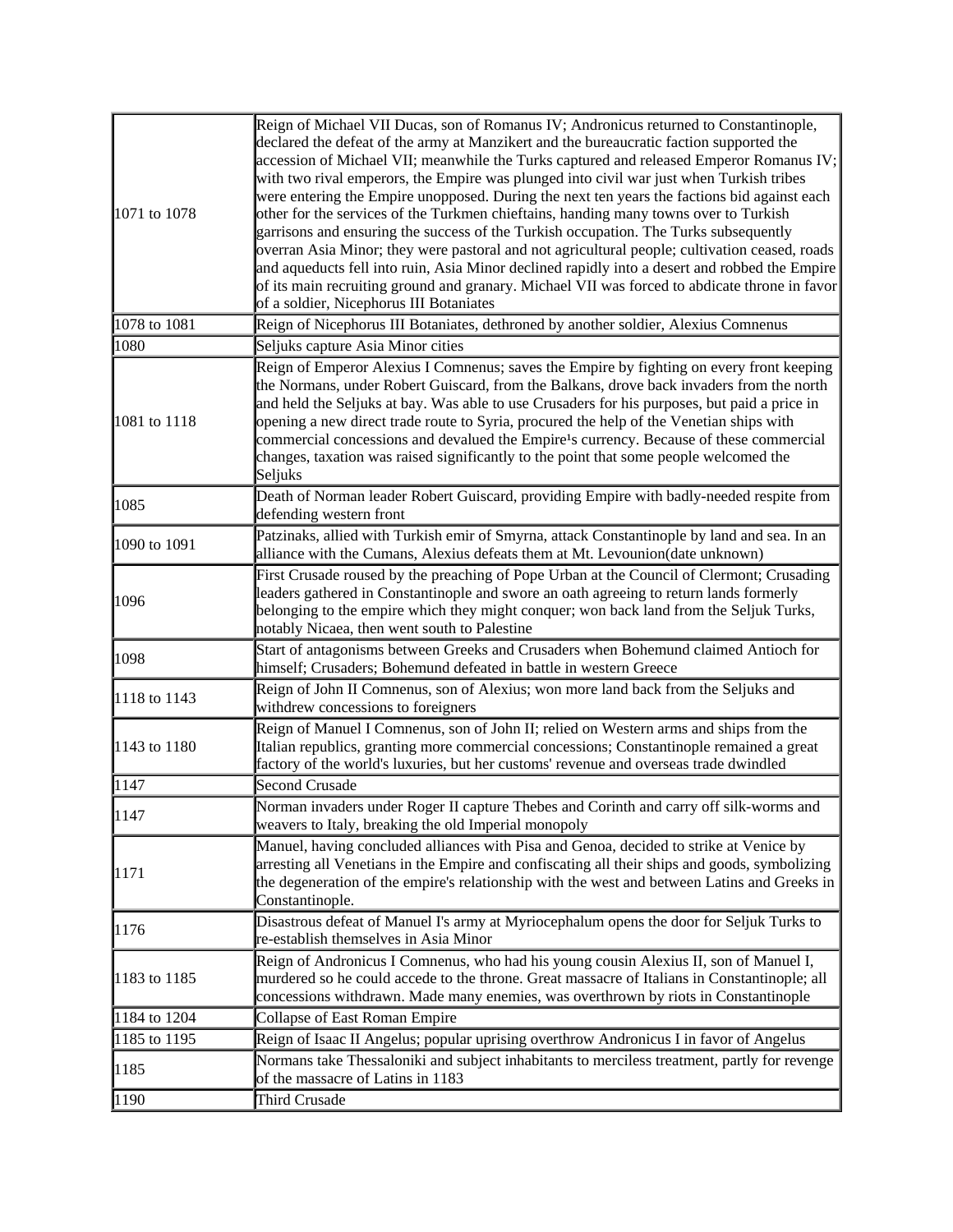| $\sqrt{1191}$ | Cyprus taken from Byzantines by English King Richard I "Lion Hearts"                                                                                                                                                                                                                                                                                                                                                                                                                       |
|---------------|--------------------------------------------------------------------------------------------------------------------------------------------------------------------------------------------------------------------------------------------------------------------------------------------------------------------------------------------------------------------------------------------------------------------------------------------------------------------------------------------|
| 1195 to 1203  | Reign of Alexius III, who deposed and succeeded his brother Isaac II Angelus                                                                                                                                                                                                                                                                                                                                                                                                               |
| 1197 to 1272  | Nicephorus Blemmydes; first of polymath Byzantine scholars; studied medicine, philosophy,<br>theology, mathematics and astronomy; founded school whose pupils were Emperor Theodore<br>II and George Acropolites; became a monk in his later years                                                                                                                                                                                                                                         |
| 1198          | King Richard sells Cyprus to Frankish crusaders from previous crusades who had been<br>ousted from Jerusalem by the Arabs                                                                                                                                                                                                                                                                                                                                                                  |
| 1203          | Army of Fourth Crusade arrive in Constantinople and restore Isaac II Angelus, deposed by<br>brother Alexius III in 1195, as Emperor and his son, Alexius IV Angelus, co-emperor;<br>Crusaders, once arriving in Venice, were unable to raise funds for passage to Egypt. Agreed<br>to help Venetians take Christian city of Zara from the Hungarians; Alexius IV, offered to pay<br>the debt to the Venetians if the Crusaders would restore his father to the throne in<br>Constantinople |
| 1204          | Fourth Crusade and capture and sack of Constantinople by Venetians and French and<br>installation of French Emperor, Count Baldwin of Flanders; anti-Venetian actions of 1171<br>and 1183 lead to event; a riot broke out which gave the Crusaders their excuse to capture and<br>sack the city.                                                                                                                                                                                           |
| 1204 to 1222  | Reign of Emperor Theodore I Lascaris in Nikaia, established as Empire's refugee Greek<br>successor-state after fall of Constantinople to West; two others declared independence, a<br>Comnenus in Trebizond(which lasted until 1461) and an Angelus in Epirus who acquired<br>Thessaloniki from its Latin lords.                                                                                                                                                                           |
| 1205 to 1216  | Henry becomes second Latin Emperor of Constantinople; Baldwin killed in war with<br><b>Bulgarians</b>                                                                                                                                                                                                                                                                                                                                                                                      |
| 1210 to 1645  | Venetians occupy Crete; Venetians occupied islands along the coastline and established<br>colonies and won concessions that captured for her all the Eastern trade                                                                                                                                                                                                                                                                                                                         |
| 1217 to 1219  | Reign of third Latin Empress Yolande of Constantinople, sister of Henry and Baldwin                                                                                                                                                                                                                                                                                                                                                                                                        |
| 1219 to 1228  | Reign of fourth Latin Robert of Constantinople, son of Yolande                                                                                                                                                                                                                                                                                                                                                                                                                             |
| 1222 to 1254  | Reign of John III Ducas Vatatzes in Nikaia, Theodore II's son-in-law                                                                                                                                                                                                                                                                                                                                                                                                                       |
| 1242 to 1310  | George Pachymer, Byzantine scholar; deacon of Church and professor at the Patriarchal<br>Academy; best known work was Byzantine historiography; main interest was mathematics<br>and the theory of music                                                                                                                                                                                                                                                                                   |
| 1246          | Empire of Thessalonika falls                                                                                                                                                                                                                                                                                                                                                                                                                                                               |
| 1254 to 1258  | Reign of Theodore II Lascaris in Nikaia, son of John III; student of Nicephorus Blemmydes,<br>during his reign wrote on philosophy                                                                                                                                                                                                                                                                                                                                                         |
| 1259          | Reign of Michael VIII Palaiologus, a member of the aristocracy who had Theodore II's son,<br>John IV, blinded                                                                                                                                                                                                                                                                                                                                                                              |
| 1260-1310     | Maximus Planudes, Byzantine scholar; monk and mathematician that recommended use of<br>Arabic numerals; wrote a historical geography; rewrote Aesop <sup>1</sup> s fables; one of first scholars<br>to translate Latin works into Greek                                                                                                                                                                                                                                                    |
| 1260          | Nicephorus Chumnus born in Thessaloniki, Byzantine scholar; wrote on philosophy,<br>Aristotelian tastes but tempered by overriding sense of apophatic theology; interested in<br>natural sciences, advocated clarity, simplicity and brevity in writing                                                                                                                                                                                                                                    |
| 1261          | Reconquest of Constantinople by Michael VIII Palaiologos; Genoese had been his allies who<br>had to be payed by commercial concessions which reduced the Empire's revenue; could not<br>afford system of tax-free gifts of land to pay frontier forces so abolished such holdings in<br>Asia and so weakened his defenses. Refounded University of Constantinople which had been<br>abeyance in Nikaia; George Acropolites becomes head of University                                      |
| 1270          | Theodore Metochites born, Byzantine scholar; became Grand Logothetes in 1320; wrote on<br>every branch of the Outer Learning(non-theological studies vs. Inner Learning),<br>philosophy(favored Plato), education, the sciences, astronomy, his histories show an honest<br>objectivity                                                                                                                                                                                                    |
| 1274          | At Council of Lyon, Emperor Michael's envoys pledge ecclesiastical union with the West                                                                                                                                                                                                                                                                                                                                                                                                     |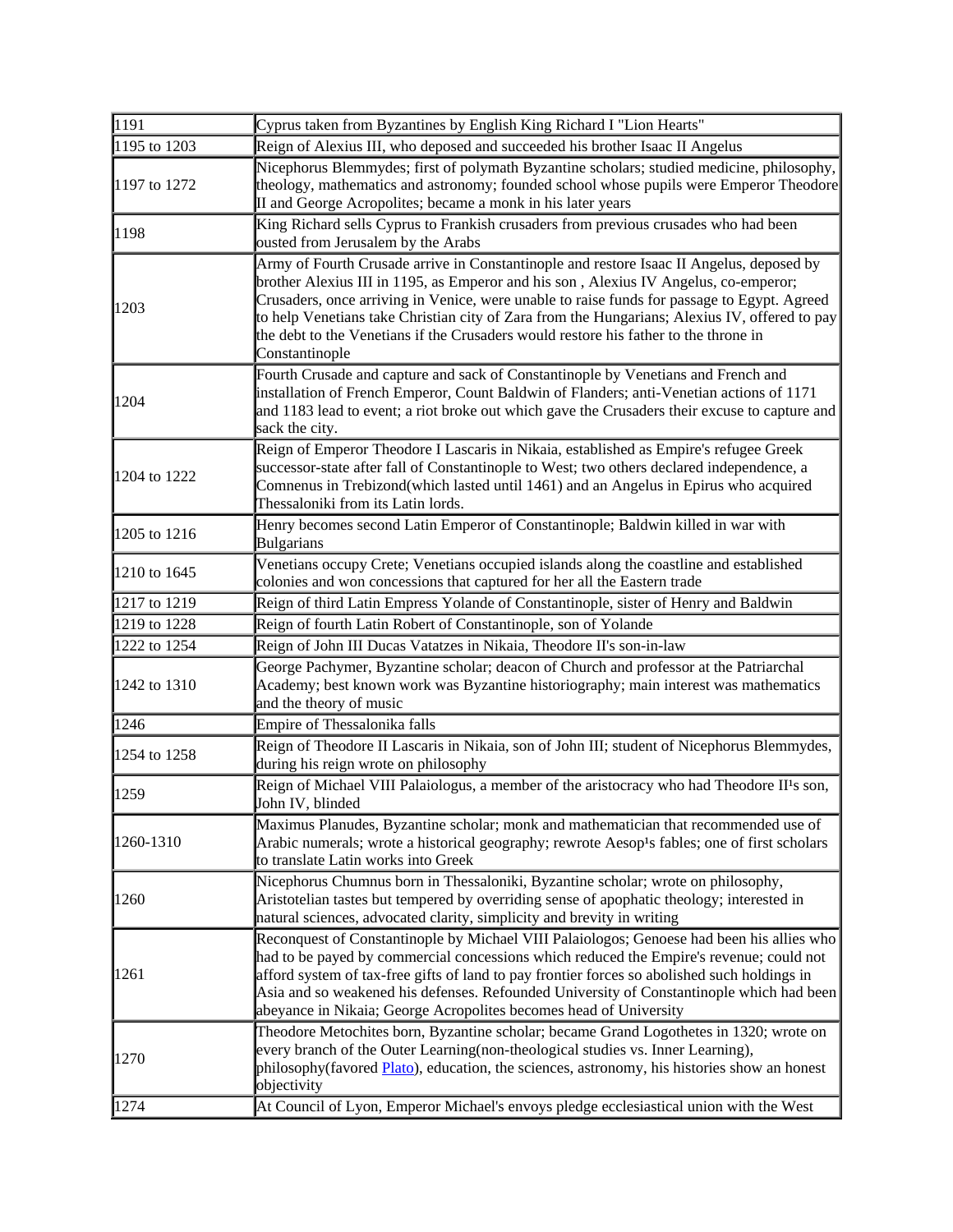|              | and acknowledge Papal supremacy; Patriarch and others oppose. Beginning of many<br>attempts of union between Eastern and Western Christendom                                                                                                                                                                                                                                                                                                                                                                                                                                                 |
|--------------|----------------------------------------------------------------------------------------------------------------------------------------------------------------------------------------------------------------------------------------------------------------------------------------------------------------------------------------------------------------------------------------------------------------------------------------------------------------------------------------------------------------------------------------------------------------------------------------------|
| 1282 to 1328 | Reign of Andronicus II Paleologus, son of Michael VIII. Enlarged the University and placed<br>it under the care of the Grand Logothete; professor's salaries were paid by the state                                                                                                                                                                                                                                                                                                                                                                                                          |
| 1295         | Birth of Nicephorus Gregora, Byzantine scholar and remarkable polymath; chief interests<br>were acoustics, astronomy; wrote polemic works on theology, opposing Palamas, and his<br>great History                                                                                                                                                                                                                                                                                                                                                                                            |
| 1300         | Gregory Choniades dies in Constantinople; founded an academy at Trebizond for the study<br>of astronomy.                                                                                                                                                                                                                                                                                                                                                                                                                                                                                     |
| 1302 to 1388 | Catalan Grand Company of Spanish mercenaries hired by Emperor Andronikos II to fight<br>Seljuk Turks                                                                                                                                                                                                                                                                                                                                                                                                                                                                                         |
| 1305 to 1307 | Catalan Grand Company of Spanish mercenaries, hired by Emperor Andronikos II to fight<br>the Seljuk Turks, turned against Constantinople and blockaded it for two years and<br>eventually retired to ravage Macedonia and the Greek mainland                                                                                                                                                                                                                                                                                                                                                 |
| 1308         | Turks introduced into Europe due to Catalan Grand Company of Spanish mercenaries                                                                                                                                                                                                                                                                                                                                                                                                                                                                                                             |
| 1320         | Birth of Nicholas Cabasilas in Thessaloniki, Byzantine scholar and mystical humanist;<br>supported Palamas, approved of secular and Classical learning; pioneer of the term "Hellene"<br>to mean a contemporary Byzantine Greek rather than its previous meaning of Ancient Greek<br>pagan. His views on mysticism did not coincide with Palamas; believed that mystical<br>experience could best be reached by concentration on the Sacrament and that there was no<br>reason why a mystic should not be a man of the world and that secular learning would help<br>rather than hinder him. |
| 1321 to 1328 | Andronicus II fought his grandson and heir Andronicus III which only ended when the old<br>Emperor died 1326 Bursa captured by Osman(Ottoman Turks)                                                                                                                                                                                                                                                                                                                                                                                                                                          |
| 1328 to 1341 | Reign of Andronicus III Paleologus                                                                                                                                                                                                                                                                                                                                                                                                                                                                                                                                                           |
| 1329         | Nicaea captured by Ottoman Turks                                                                                                                                                                                                                                                                                                                                                                                                                                                                                                                                                             |
| 1331 to 1355 | Serbian Empire under Stephen Dusan reaches its zenith; a constant menace to Constantinople                                                                                                                                                                                                                                                                                                                                                                                                                                                                                                   |
| 1336         | Meteora established as a monastic Greek Orthodox community                                                                                                                                                                                                                                                                                                                                                                                                                                                                                                                                   |
| 1337         | Nicomedia captured by Ottoman Turks                                                                                                                                                                                                                                                                                                                                                                                                                                                                                                                                                          |
| 1338         | Orkhan, son of Osman, and Ottoman Turks takes Anatolia                                                                                                                                                                                                                                                                                                                                                                                                                                                                                                                                       |
| 1341         | Death of Emperor Andronikos IV Paleologus leaving his nine-year-old son John V<br>Paleologos and John Kantakuzenos as regent                                                                                                                                                                                                                                                                                                                                                                                                                                                                 |
| 1345         | Serbian Czar Stephan Dushan invades Macedonia and Thrace                                                                                                                                                                                                                                                                                                                                                                                                                                                                                                                                     |
| 1346         | John VI Kantakuzenos proclaims himself Emperor in Andrianople, starts civil war with John<br>V and marries his daughter Theodora to Sultan Orkhan to gain alliance with Ottomans                                                                                                                                                                                                                                                                                                                                                                                                             |
| 1346 to 1566 | Genoese hold Hios                                                                                                                                                                                                                                                                                                                                                                                                                                                                                                                                                                            |
| 1347         | The Black Death(plague) strikes Constantinople; possibly half the population of the city and<br>one-third of the Empire was wiped out.                                                                                                                                                                                                                                                                                                                                                                                                                                                       |
| 1348         | Serbian Czar Stephan Dushan invades Thessaly and Epirus                                                                                                                                                                                                                                                                                                                                                                                                                                                                                                                                      |
| 1340 to 1350 | Palamas champions hesychasm(individual worship)                                                                                                                                                                                                                                                                                                                                                                                                                                                                                                                                              |
| 1342 to 1349 | Zealot faction controls Thessaloniki, second city of the Empire; uprising results in massacre<br>of landed aristocracy                                                                                                                                                                                                                                                                                                                                                                                                                                                                       |
| 1350         | War between Venetians and Genoese, Kantakuzenos sided with Venetians and John V and<br>Ottomans side with Genoese                                                                                                                                                                                                                                                                                                                                                                                                                                                                            |
| 1351         | Council of Eastern Churches endorses doctrine of Energies, Gregory Palamas view of<br>Hesychism that the Orthodox mystic could perceive God <sup>1</sup> s uncreated energies, but not God<br>Himself, or His Essence, which is invisible and and indivisible                                                                                                                                                                                                                                                                                                                                |
| 1355         | Reign of Andronicus IV Paleologus, son of John V                                                                                                                                                                                                                                                                                                                                                                                                                                                                                                                                             |
| 1355 to 1451 | George Gemistus Plethon, Byzantine scholar; saw no difference between Inner and Outer<br>Learning (theological and non-theological); particularly disliked apophatic theology and                                                                                                                                                                                                                                                                                                                                                                                                            |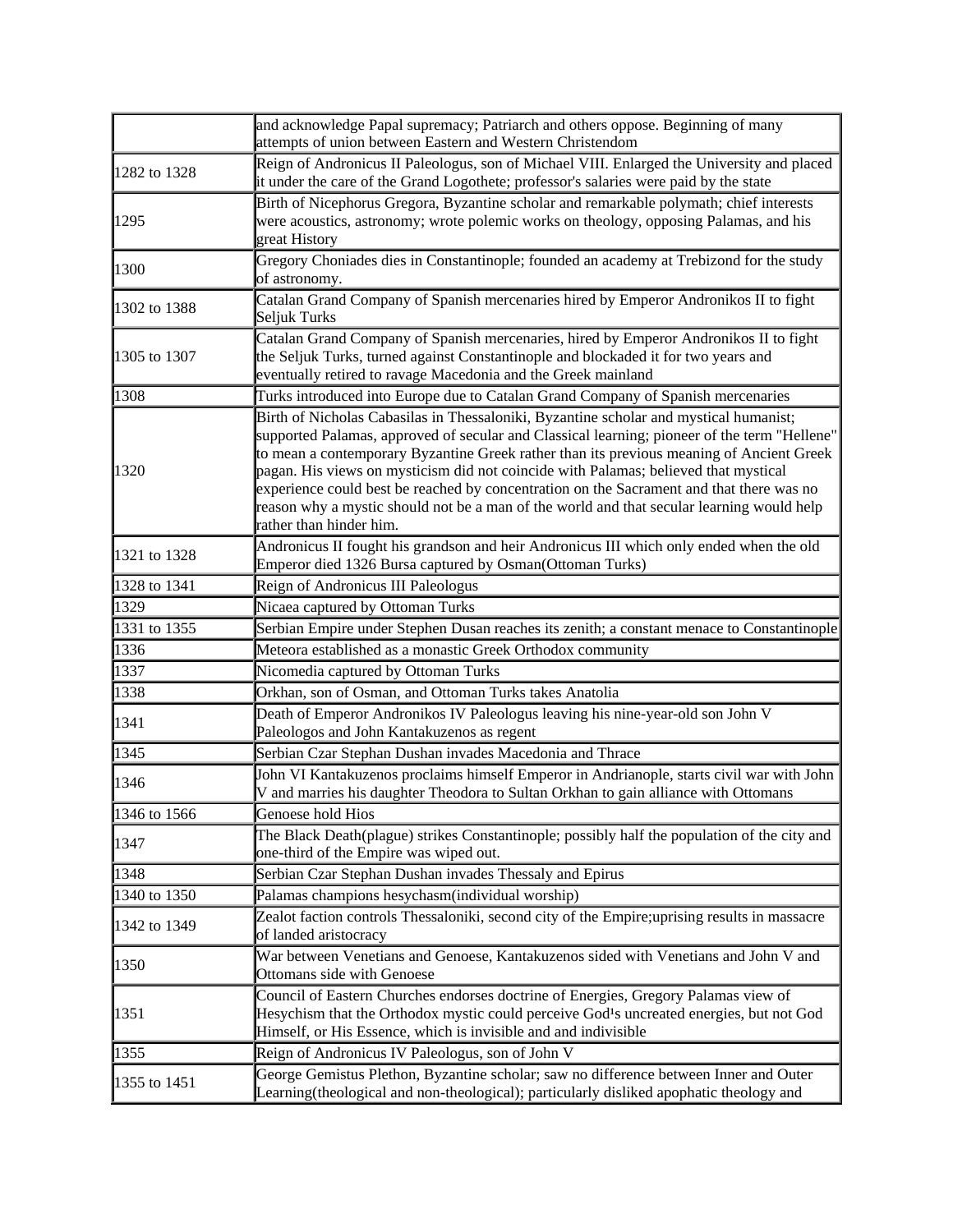|              | believed that God gave us reason in order that we should understand everything. Had little<br>use for Roman tradition of Empire, "We are Hellenes by race and culture." His aim was to<br>save the Greek world by reforming it along Platonic lines.                                                                                                                                                                                                                                                                                                                                                                                                                                                                                                                                                                                           |
|--------------|------------------------------------------------------------------------------------------------------------------------------------------------------------------------------------------------------------------------------------------------------------------------------------------------------------------------------------------------------------------------------------------------------------------------------------------------------------------------------------------------------------------------------------------------------------------------------------------------------------------------------------------------------------------------------------------------------------------------------------------------------------------------------------------------------------------------------------------------|
| 1357         | Ottoman Turks capture Adrianople and make it their capital                                                                                                                                                                                                                                                                                                                                                                                                                                                                                                                                                                                                                                                                                                                                                                                     |
| 1358 to 1361 | Orkhan dies after expanding into Europe; son Murad declares holy war on Byzantine infidels<br>and takes Adrianople, second city of the Empire after Constantinople                                                                                                                                                                                                                                                                                                                                                                                                                                                                                                                                                                                                                                                                             |
| 1371         | Battle of Maritsa that put Bulgaria in the hands of Ottoman Turks                                                                                                                                                                                                                                                                                                                                                                                                                                                                                                                                                                                                                                                                                                                                                                              |
| 1379         | Reign of John V Paleologus, father of Andronicus IV; tours Italy vainly seeking help and<br>was detained as a debtor in Venice                                                                                                                                                                                                                                                                                                                                                                                                                                                                                                                                                                                                                                                                                                                 |
| 1389         | Battle of Kosovo that put Serbia in the hands of the Ottoman Turks                                                                                                                                                                                                                                                                                                                                                                                                                                                                                                                                                                                                                                                                                                                                                                             |
| 1390         | Turks control reaches the Danube and the Emoire held only Constantinople, Thessalonika<br>and the Peloponese                                                                                                                                                                                                                                                                                                                                                                                                                                                                                                                                                                                                                                                                                                                                   |
| 1390         | John V ousted by his grandson John VII Paleologus                                                                                                                                                                                                                                                                                                                                                                                                                                                                                                                                                                                                                                                                                                                                                                                              |
| 1391         | Manuel II Palaiologos assumes throne from his father Emperor John V; like his father toured<br>the West for support, going as far as Paris and London, but in vain. Reorganizes higher<br>education and moves University to Saint John in Petrion; knew Latin and insisted on its<br>study at the University.                                                                                                                                                                                                                                                                                                                                                                                                                                                                                                                                  |
| 1393         | Ottoman Sultan Bayezid I, son of Murad, besieges Constantinople                                                                                                                                                                                                                                                                                                                                                                                                                                                                                                                                                                                                                                                                                                                                                                                |
| 1395         | Ottomans capture Larissa                                                                                                                                                                                                                                                                                                                                                                                                                                                                                                                                                                                                                                                                                                                                                                                                                       |
| 1396         | Army from Western Europe destroyed by Turks at Nicopolis                                                                                                                                                                                                                                                                                                                                                                                                                                                                                                                                                                                                                                                                                                                                                                                       |
| 1397         | Ottomans capture Thessaloniki and Athens and besiege Constantinople but do not win her;<br>proceeding to Peloponese where "thirty thousand Greeks were removed thence by Bayezid's<br>order, and transported to Asia: and Turkoman and Tartar colonies were settled in their staid<br>in the classic regions of Lakonia, Messinia, Achaia, Argolis and Ellis"                                                                                                                                                                                                                                                                                                                                                                                                                                                                                  |
| 1402         | Ottomans force of 100,000 under Bayezid are wiped out near Ankara by Mongols and<br>Tartars out of central Asian under Timur the Lame. Ottoman holdings abandoned to former<br>holders. It was an opportunity to eject the Turks from Europe, but the Empire was not strong<br>enough, the Serbs were traitors and the West would not cooperate.                                                                                                                                                                                                                                                                                                                                                                                                                                                                                               |
| 1405         | Birth of George Scholarius, Byzantine scholar and the Patriarch Gennadius; trained as a<br>lawyer, became a Judge-General in charge of the University. Learned Latin and was an<br>admirer of Thomas Aquinas; wrote a number of philosophical works. Was a delegate to the<br>Council of Florence and supported union, but on his return to Constantinople began to have<br>doubts. Seems to have believed that the end of the world was at hand; by Byzantine<br>calculations the world would be 7000 years old by 1492, a turning point and certainly the<br>Anti-Christ was at the gates. Therefore, it was more important to keep the Faith pure than<br>preserve the worldly Empire, which he was instrumental in doing when he worked out a<br>constitution with the Sultan that preserved the entity of the Greek people and the Church |
| 1413         | Timur the Lame <sup>1</sup> s Empire breaks up and Turks recover their holdings                                                                                                                                                                                                                                                                                                                                                                                                                                                                                                                                                                                                                                                                                                                                                                |
| 1420         | Reign of John VIII Paleologus, son of Manuel II                                                                                                                                                                                                                                                                                                                                                                                                                                                                                                                                                                                                                                                                                                                                                                                                |
| 1422         | Ottomans unsuccessfully besiege Constantinople                                                                                                                                                                                                                                                                                                                                                                                                                                                                                                                                                                                                                                                                                                                                                                                                 |
| 1423         | Governor of Thessaloniki, fearing a Turkish attack, sold the city to the Venetians                                                                                                                                                                                                                                                                                                                                                                                                                                                                                                                                                                                                                                                                                                                                                             |
| 1430         | Ottomans capture Thessaloniki and slaughter or enslave Greek population                                                                                                                                                                                                                                                                                                                                                                                                                                                                                                                                                                                                                                                                                                                                                                        |
| 1439         | John VIII pledges to the Union of the Churches at the Council of Florence, aborted attempt<br>to unite Roman Catholic and East Orthodox Churches under Papal supremacy                                                                                                                                                                                                                                                                                                                                                                                                                                                                                                                                                                                                                                                                         |
| 1444         | As a result of John VIII <sup>1</sup> s pledge at the Council of Florence, a new Western expedition<br>invades the Balkans to be defeated by the Turks at Varna                                                                                                                                                                                                                                                                                                                                                                                                                                                                                                                                                                                                                                                                                |
| 1448         | Reign if Constantine XI Palaiologos, after his brother John VIII dies.                                                                                                                                                                                                                                                                                                                                                                                                                                                                                                                                                                                                                                                                                                                                                                         |
| 1451 to 1481 | Sultan Mehmed II "the Conqueror" leads Ottomans in capture of Constantinople                                                                                                                                                                                                                                                                                                                                                                                                                                                                                                                                                                                                                                                                                                                                                                   |
| Dec 12, 1452 | Unification of the churches on the west's terms proclaimed in Agia Sofia when Emperor<br>Constantine XI Palaiologos, against the peoples wishes, appealed to the Pope for military<br>help                                                                                                                                                                                                                                                                                                                                                                                                                                                                                                                                                                                                                                                     |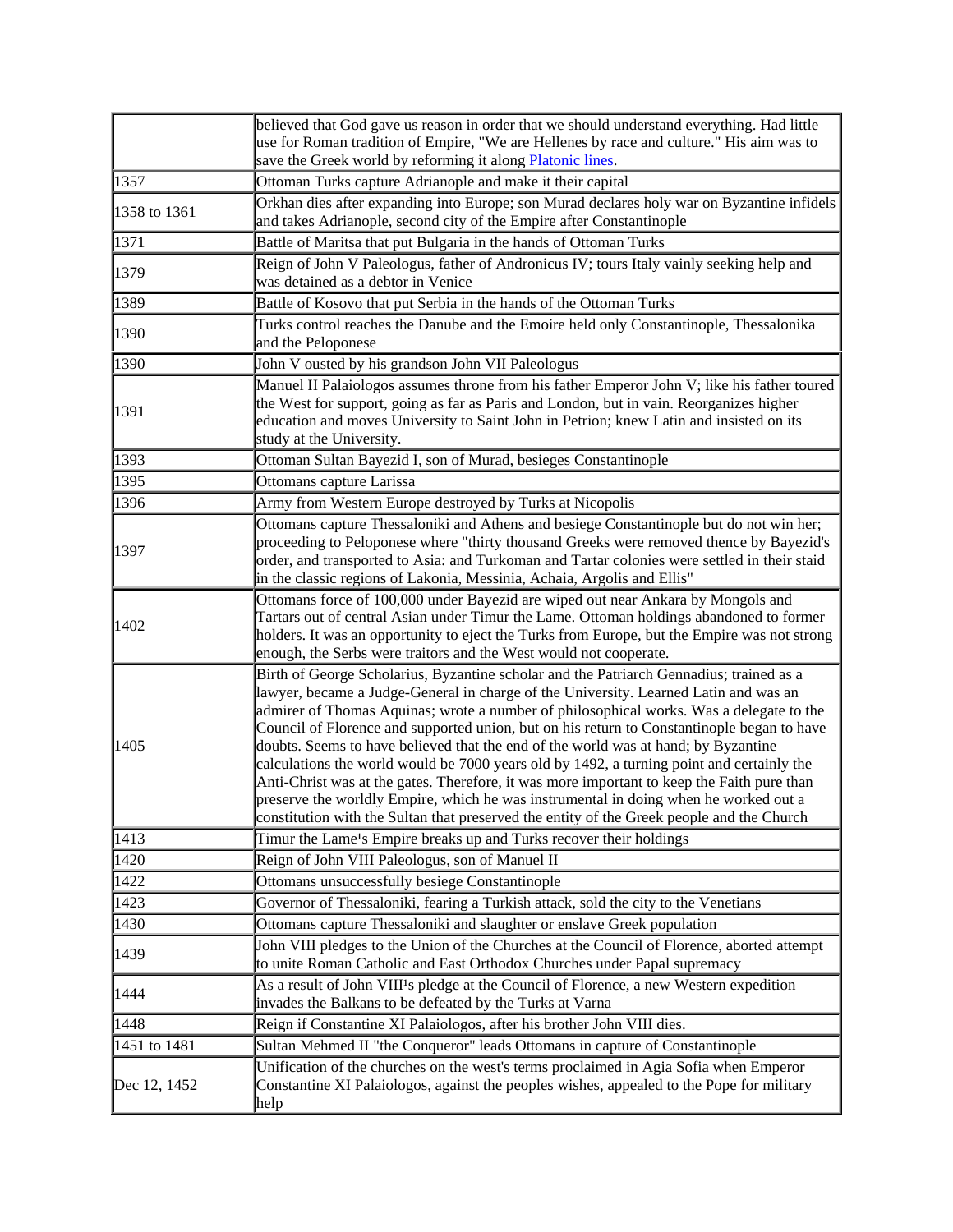| May 29,1453  | Fall of Constantinople to Ottomans                                                                                                                                                                                                                                   |
|--------------|----------------------------------------------------------------------------------------------------------------------------------------------------------------------------------------------------------------------------------------------------------------------|
| Jan 6,1454   | George Skholarios under name of Yennadios, ordained from monk to Patriarch in one day<br>via friendship of Sultan Mehmet II                                                                                                                                          |
| 1460         | Turks conquer Peloponese                                                                                                                                                                                                                                             |
| 1461         | Ottoman Turks conquer Pontos, successor state established after Latin invasion of 1204; last<br>Greek enclave                                                                                                                                                        |
| 1482         | Venetians take Zakynthos and begin domination of Ionian Islands                                                                                                                                                                                                      |
| 1489         | Venetians assume control of Cyprus from Franks                                                                                                                                                                                                                       |
| 1492         | Ottoman Empire gives asylum to expelled Sephardic Jews from Spain                                                                                                                                                                                                    |
| 1526         | Moldavia and Wallachia come under Ottoman rule and keep autonomous rule                                                                                                                                                                                              |
| 1571         | Conquest of Cyprus from Venetians by Ottoman Turks                                                                                                                                                                                                                   |
| 1571         | Battle of Lepanto, Spain, Venice, Genoa and Roman Papacy send armada and destroy<br>Turkish navy                                                                                                                                                                     |
| 1589         | Patriarchate of Moscow created                                                                                                                                                                                                                                       |
| 1599         | Hios taken from Florence by Ottomans                                                                                                                                                                                                                                 |
| 1612         | The United Provinces were accorded a capitulatory treaty of their own, similar to those<br>granted to England and France but limited in trade. They made free use of it tointroduce<br>tobacco into Turkey in the face of vigorous but vain opposition by the Mufti. |
| 1638         | New Testament translated by Maximos of Gallipoli and published in Modern Greek in<br>Geneva                                                                                                                                                                          |
| 1640-?       | Jesuits missionaries converted Greek Orthodox to Protestantism via use of 'demotiki'<br>language                                                                                                                                                                     |
| 1645 to 1669 | Turco-Venetian War                                                                                                                                                                                                                                                   |
| 1669         | Dragoman of Porte(Interpreter of Imperial Court) & Dragoman of Fleet created by Ottomans                                                                                                                                                                             |
| 1682 to 1791 | Hundred Year War between Hapsburg Monarchy and Ottoman Empire                                                                                                                                                                                                        |
| 1683         | Second failed siege of Vienna by Ottomans which began recession of Ottoman Empire's<br>frontiers                                                                                                                                                                     |
| 1695         | Hios taken from Venetians by Ottomans                                                                                                                                                                                                                                |
| 1711         | Prince of autonomous principalities of Wallachia and Moldavia to Phanariots                                                                                                                                                                                          |
| 1715         | Ottomans reconquer Morea from Venetians                                                                                                                                                                                                                              |
| 1768 to 1774 | Russo-Turkish War in which Ottoman's lost                                                                                                                                                                                                                            |
| 1770         | Empress Catherine II(the Great) sends Russian fleet to western Greece and induces Greeks to<br>failed revolt                                                                                                                                                         |
| 1787 to 1792 | Russo-Turkish War                                                                                                                                                                                                                                                    |
| 1797         | Collapse of the Venetian Republic and loss of Ionian Islands to France                                                                                                                                                                                               |
| 1810(1815?)  | Ionian Islands annexed by Britain                                                                                                                                                                                                                                    |
| 1821         | Prince Alexander Ypsilantes, who rose to rank of major-general in Russian army, led failed<br>Greek revolt in Moldavia in early March 1821, wrongly assumed non-Greeks would support<br>him.                                                                         |
| 1821 to 1829 | Greek War of Independence. 64,000 Turks in Peloponese at the time(16% of population).<br>Half killed in first weeks of war                                                                                                                                           |
| 1822         | Massacre of Hios by Ottomans after Greek Insurrection, killed 25,000, enslaved 50,000 of<br>total 100,000 population                                                                                                                                                 |
| 1825 to 27   | <b>Egyptians retake Greece for Ottomans</b>                                                                                                                                                                                                                          |
| Oct 20, 1827 | European fleet destroys Egyptian fleet at Navarino bay                                                                                                                                                                                                               |
| 1830         | Jacob Fallmerayer publishes work that challenges Greeks' claims of common racial descent<br>from the ancient Hellenes                                                                                                                                                |
| 1831         | Count John Capodistrias (1776 to 1831), first president of Greece, assassinated by disgruntled<br>Maniats                                                                                                                                                            |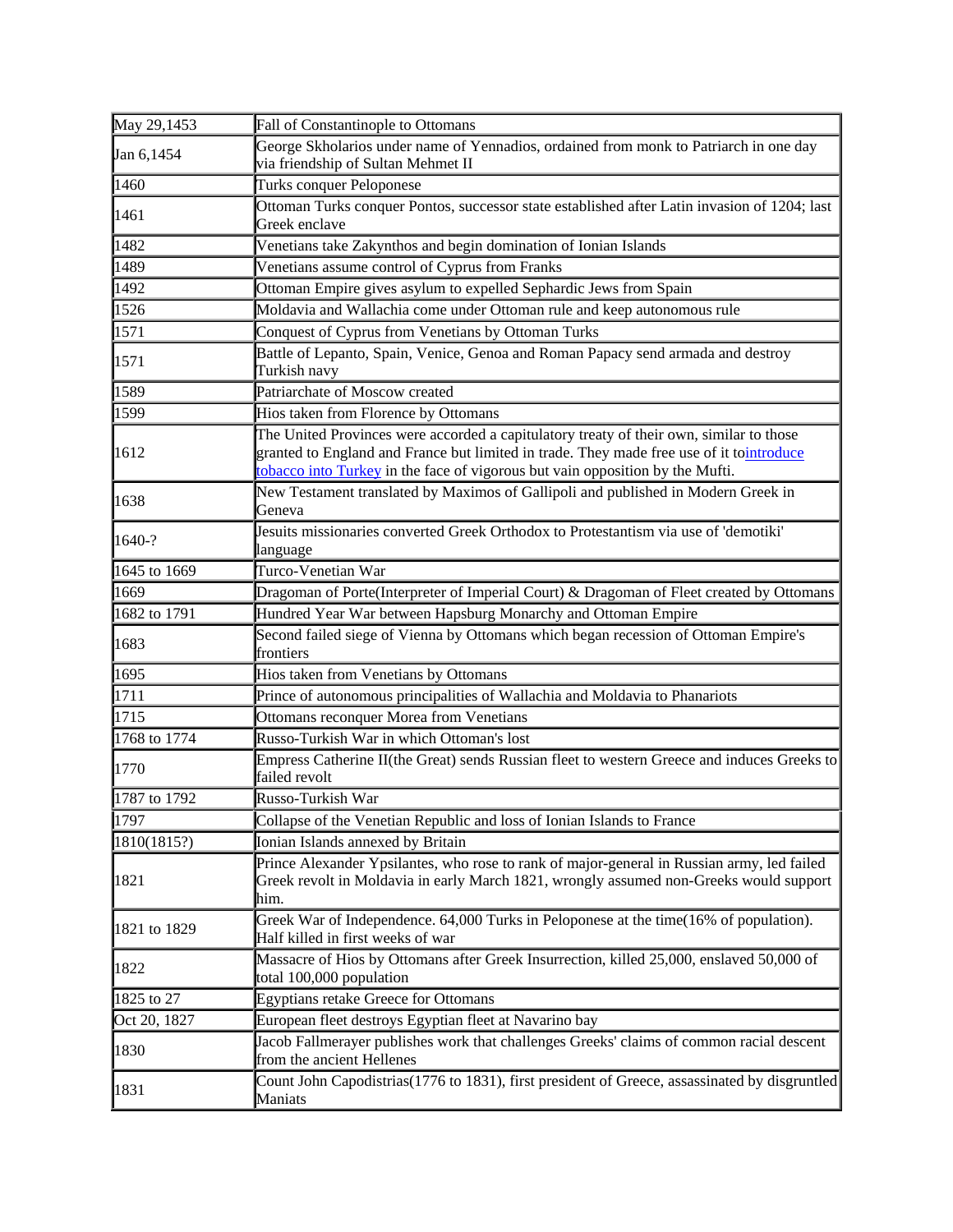| 1833         | Autocephelous Church of Greece created                                                                                                                                                                                             |
|--------------|------------------------------------------------------------------------------------------------------------------------------------------------------------------------------------------------------------------------------------|
| 1833         | Installation of King Otto(1816 to 1867), son of King Ludwig of Bavaria, first ruling through<br>a regency then assuming full powers in his person. Population of Greece approximately.<br>800,000                                  |
| 1843         | Greece becomes a semi-constitutional monarchy after bloodless revolt attains dismissal of<br><b>Bavarian ministers</b>                                                                                                             |
| 1853 to 1856 | Crimean(Russo-Turkish) War that Greeks could not take advantage of and expand, partly<br>due to French and English troops occupying Greece                                                                                         |
| 1860         | Konstantine Paparigopoulos publishes first of five volume "History of the Hellenic Nation<br>from the Ancient Times Until Modern "                                                                                                 |
| 1861         | Assassination attempt on Queen Amalia                                                                                                                                                                                              |
| 1862         | King Otto deposed; replaced by the Danish prince King George I(1845-) and new<br>constitution creating a "crowned democracy"                                                                                                       |
| 1864         | Ionian Islands ceded by Britain as a good will gesture                                                                                                                                                                             |
| 1866         | Ecclesiastical independence of Romanian Orthodox Church                                                                                                                                                                            |
| 1866 to 1869 | Cretans unsuccessful revolt against Ottomans                                                                                                                                                                                       |
| 1870         | Ecclesiastical independence of Bulgarian Orthodox Church                                                                                                                                                                           |
| 1877 to 1888 | Russo-Turkish War that saw the creation of Bulgaria                                                                                                                                                                                |
| 1878         | Cyprus ceded to Britain by Ottoman Empire                                                                                                                                                                                          |
| 1881         | Thessaly and Arta region of Epirus ceded to Greece by Ottomans via European Power<br>intervention                                                                                                                                  |
| 1890 to 1914 | <b>GREEK IMMIGRATION.</b> Widespread unemployment and economic problems led to<br>extensive migrations almost entirely to US of 350,000, one-fifth of total population                                                             |
| 1893         | Greek government led by Harilaos Tricoupis forced to declare the country bankrupt                                                                                                                                                  |
| 1896         | Baron Pierre de Coubertin of France initiates efforts to revive Olympic Games at the ancient<br>stadium in Athens                                                                                                                  |
| 1897         | Greece fights and loses two-week war with the Ottoman Empire. Crete gains autonomy with<br>Prince George of Greece as first governor                                                                                               |
| 1901         | "Evangelakia" riots over translations of the Bible into demotic Greek                                                                                                                                                              |
| 1908         | Ottoman officers revolt "Young Turks" in Thessaloniki                                                                                                                                                                              |
| 1909         | Officers revolt("Military League") after decade of instability caused by 1897 defeat and<br>inspired by Young Turks, topple weak Greek government, impose reforms, then dissolve and<br>invite Venizelos to be Prime Minister      |
| 1911         | Eleftherios Venizelos becomes Prime Minister                                                                                                                                                                                       |
| 1911 to 1912 | Italy declares war on Turkey, invades Libya and Dodecanese Islands, Turkish holdings                                                                                                                                               |
| 1912         | Greece homogenous in population except for 6000 Muslims in Thessaly(Campbell $\&$<br>Sherrard, p143)                                                                                                                               |
| 1912 to 1913 | Balkan Wars. Balkan League of Montenegro, Serbia, Bulgaria and Greece declare war on<br>Turkey and drive Turks out of Europe. Greece gains Macedonia and Epirus. Now 13%<br>minorities including 370,000 Turks and 104,000 Bulgars |
| Mar 18,1913  | King George assassinated in Thessaloniki by madman                                                                                                                                                                                 |
| 1913         | Treaty of London placed Crete under full Greek rule                                                                                                                                                                                |
| 1913         | Treaty of Bucharest placed much of western Thrace in Greek hands; Lesbos, Chios & Samos<br>also incorporated                                                                                                                       |
| 1914 to 1918 | First World War                                                                                                                                                                                                                    |
| 1916         | National Schism between supporting Entente or Central Powers results in divided<br>government, Venizelos declaring provisional government in Thessaloniki                                                                          |
| 1917         | Russian revolution                                                                                                                                                                                                                 |
| June 1917    | Britain and France demand abdication of King Constantine. King and son Prince George                                                                                                                                               |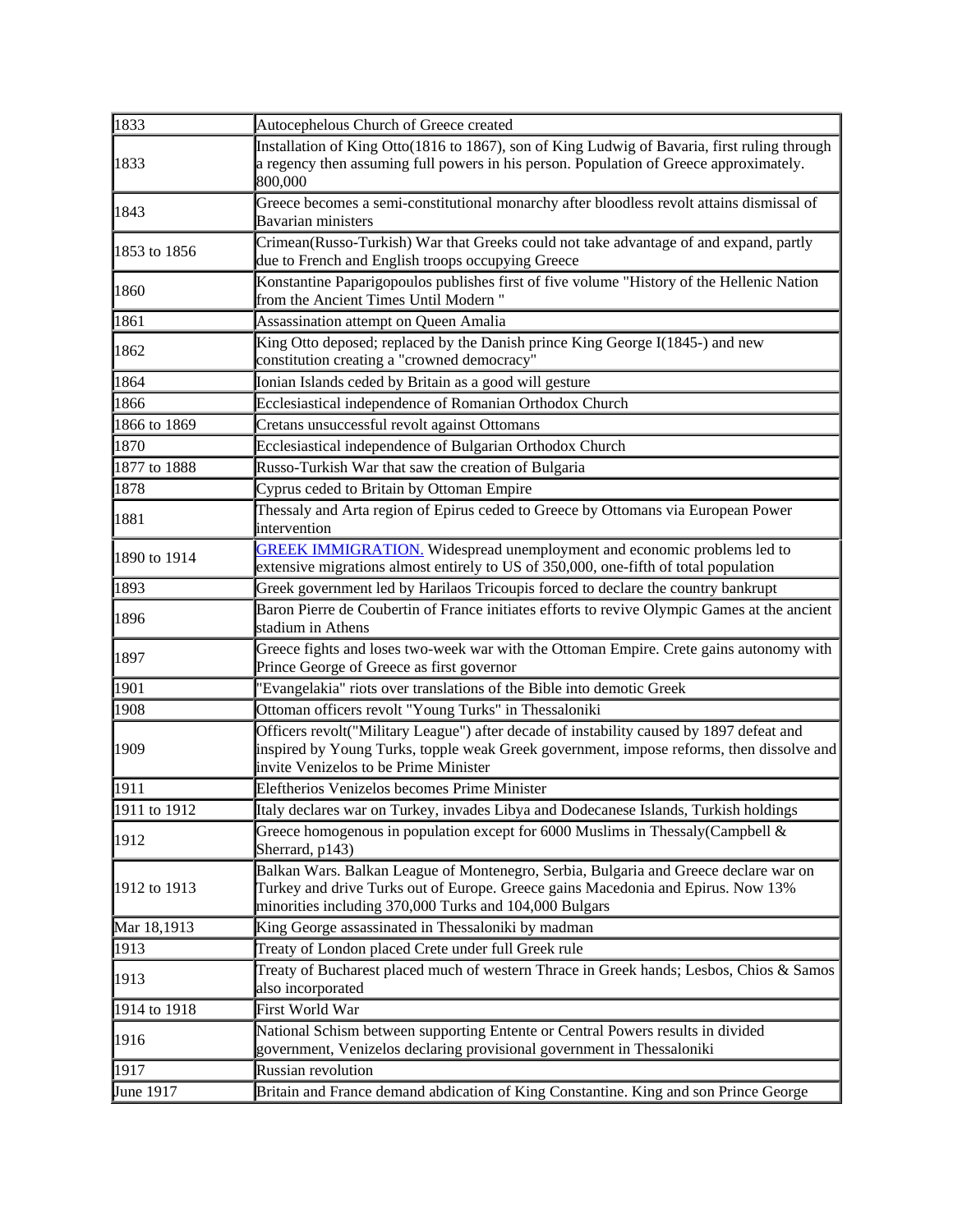|               | flee, his second son Alexander became provisional King                                                                                                                                                                                                                                                                                            |
|---------------|---------------------------------------------------------------------------------------------------------------------------------------------------------------------------------------------------------------------------------------------------------------------------------------------------------------------------------------------------|
| July 2,1917   | Venizelos assumes control of Greece and declares war on Central powers                                                                                                                                                                                                                                                                            |
| May 1918      | Greece mobilizes 250,000 troops, loses 6,000 dead and 25,000 wounded before peace is<br>declared in November                                                                                                                                                                                                                                      |
| 1919-1922     | Greco-Turkish War                                                                                                                                                                                                                                                                                                                                 |
| March 1919    | Italy lands forces at Antalya to ensure their mandate over southwest Turkey(promised to<br>them for entering WWI on side of Entente)                                                                                                                                                                                                              |
| May 6,1919    | Greek forces, escorted by British and French naval units, occupy Smyrna in reaction to<br>Italian invasion                                                                                                                                                                                                                                        |
| June 1920     | Turkish nationalists under Mustapha Kemal attack British position on the Ismid peninsula at<br>the eastern end of the Sea of Marmara and Greek forces sent to aid them.                                                                                                                                                                           |
| Aug 10,1920   | Treaty of Sevres signed but never ratified by Entente powers of Turkey. Gives Greece<br>eastern Thrace, the islands of Tenedos and Imbros and administration of the Smyrna district<br>that stays under Turkish sovereignty for five years. By a plebescite after this period the<br>population could ask for incorporation into the Greek state. |
| Aug 12,1920   | Assassination attempt on Venizelos and retaliatory death of Ion Dragoumis by fanatical pro-<br>Venizelists on the streets of Athens                                                                                                                                                                                                               |
| Sept 30,1920  | King Alexander(1893 to 1920) bit by pet monkey and dies of blood poisoning on October 25                                                                                                                                                                                                                                                          |
| Nov 14, 1920  | Venizelos loses elections and leaves the country                                                                                                                                                                                                                                                                                                  |
| Dec 5, 1920   | Greeks vote for King Constantine's return over the allies warnings of cutting off all aid to<br>Greece                                                                                                                                                                                                                                            |
| Sept 1921     | Greek drive brings troops to within 65 km of Ankara before being pushed back                                                                                                                                                                                                                                                                      |
| Sept8/14,1922 | Smyrna evacuated after Greek army routed, 30,000 civilians killed, million refugees fled to<br>Greece joining half a million Greeks who had fled earlier                                                                                                                                                                                          |
| Sept 26, 1922 | Military coup in reaction to the loss in Asia Minor led by Colonels Plastiras and Gonatas<br>creating the Revolutionary Government results in abdication by King Constantine, Prince<br>George becomes King George II                                                                                                                             |
| Nov 28, 1922  | The Six, five former ministers including the Prime Minister Gounaris, Stratou and the<br>Commander in Chief Hadjianesti, were executed by firing squad in reaction to the loss in<br>Asia Minor                                                                                                                                                   |
| 1922          | Collapse of Ottoman Empire                                                                                                                                                                                                                                                                                                                        |
| Jan 30, 1923  | Convention signed by Greece and Turkey for the compulsory exchange of minority<br>populations except the Turks in western Thrace and the 100,000 Greeks in Constantinople.                                                                                                                                                                        |
| July 23, 1923 | Treaty of Lausanne signed ending Greco-Turkish War. Eastern Thrace, islands of Tenedos<br>and Imbros reverted to Turkey                                                                                                                                                                                                                           |
| 1923          | Abortive royalist military coup in Macedonia led by Metaxas led the Revolutionary<br>Government to request King George II to leave Greece until elections could be held on the<br>monarchy                                                                                                                                                        |
| 1924          | Elections held that restored constitutional rule with Venizelos as Prime Minister and<br>Revolutionary Government stepped down. Venizelos resigns after a month over monarchy<br>question and numerous governments form and fall until 1928                                                                                                       |
| Apr 13, 1924  | Plebescite resulted in 69% for establishing a republic                                                                                                                                                                                                                                                                                            |
| Jun 25, 1925  | Political instability and general unrest among urban workers, especially the refugees, brings<br>on a coup by General Pangalos                                                                                                                                                                                                                    |
| August 1926   | Pangalos economic and diplomatic mishandling of national affairs brings coup by General<br>Kondylis                                                                                                                                                                                                                                               |
| Nov 7, 1926   | Elections resulted in almost even split of Liberals (Venizelists) and republicans vs Populists.<br>Ten Communist deputies elected, 8 from Macedonia                                                                                                                                                                                               |
| 1928-1932     | Venizelos returns to govern Greece. Instituted educational reforms. Built many primary<br>schools, made education less classical and more practical, established demotic Greek in the<br>schools                                                                                                                                                  |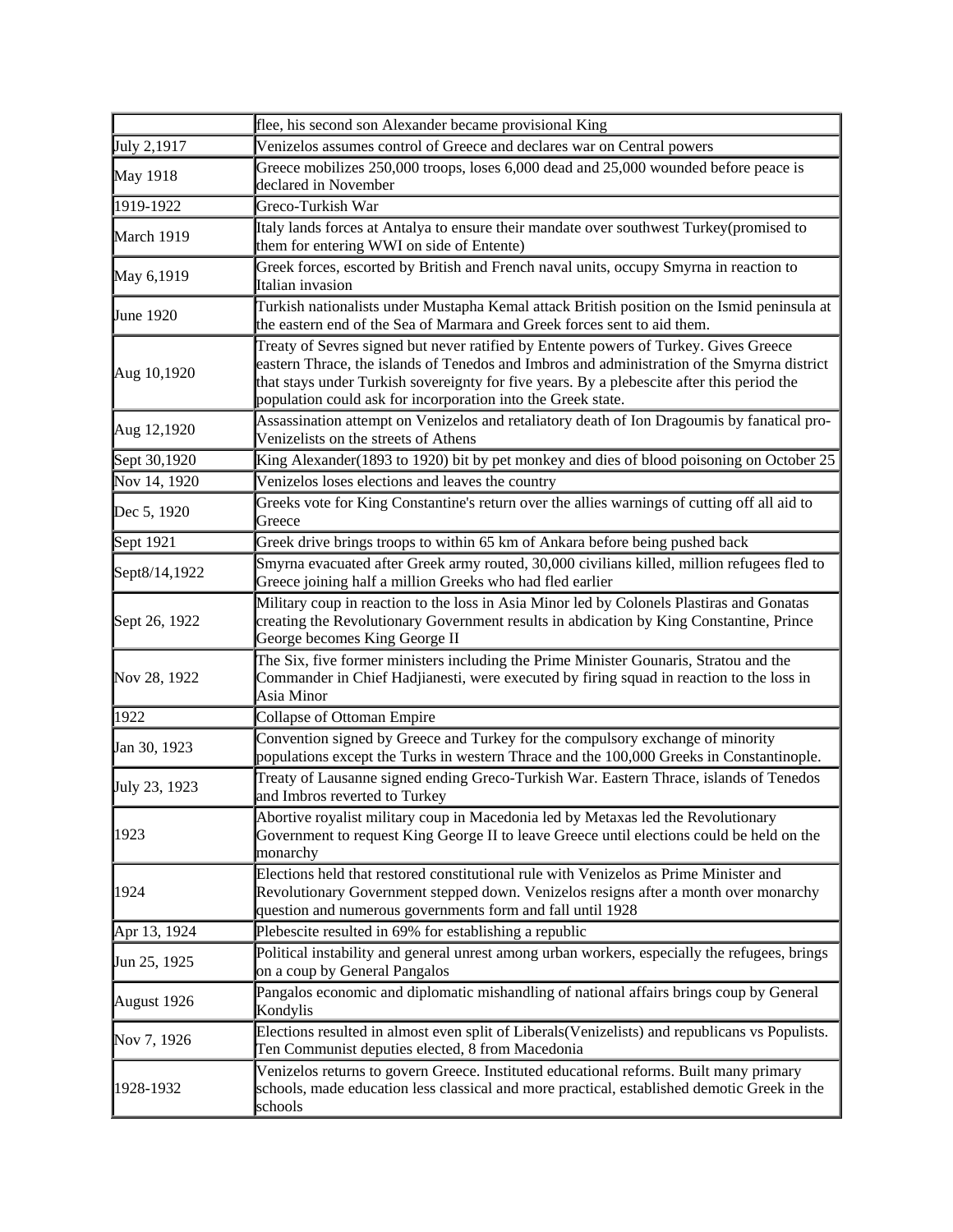| 1928           | Exchange of population increased Greece's numbers by 3.6 million to 6.2 million inhabitants.<br>Population of Athens doubles between 1907 and 1928                                                                                                           |
|----------------|--------------------------------------------------------------------------------------------------------------------------------------------------------------------------------------------------------------------------------------------------------------|
| 1931           | British go off gold standard; Greece effected by Great Depression                                                                                                                                                                                            |
| Apr 15, 1932   | Greece suspends payments on foreign loans                                                                                                                                                                                                                    |
| Sep 1932       | Populists form government after close elections; 11% of vote for Left, Communist,<br><b>Agrarians</b>                                                                                                                                                        |
| Jan 12, 1933   | Populist government falls, Venizelos forms government                                                                                                                                                                                                        |
| Mar 5, 1933    | Close elections, Venizelos loses. Tsaldaris forms government. Attempted coup by<br>republicans fails.                                                                                                                                                        |
| Jun 6, 1933    | Venizelos escapes assassination for role in attempted coup. The car used by the assassins<br>belonged to the brother of the Athens chief of Police who was appointed by Tsaldaris.                                                                           |
| Mar 1934       | Populists passed bill to retire officers, republican officers were threatened. Also attempted to<br>change election laws and voting districts to insure their reelection. One of Venizelos<br>assassins was caught and tried twice without an outcome.       |
| Mar 1, 1935    | Republicans attempt coup to regain power. Coup failed. More than a thousands put on trial<br>and convicted; three officers executed as revenge for the Six. Venizelos condemned to death<br>in absentia, leaves country.                                     |
| Oct 10, 1935   | General Papagos gives ultimatum to Prime Minister Tsaldaris to restore the monarchy;<br>Tsaldaris declares government overthrown by force; General Kondylis forms government<br>supported by the armed forces                                                |
| Nov 3, 1935    | Plebescite shows 97% of voters want return of King.                                                                                                                                                                                                          |
| Nov 25, 1993   | King George II returns to Greece                                                                                                                                                                                                                             |
| Jan 26, 1935   | Elections are close between Populists and republicans, Communists holding the balance.                                                                                                                                                                       |
| Jan-Apr 1936   | General Kondylis, Venizelos and Prime Minister Dermitzis die. King asks General Ioannis<br>Metaxas to from government. Metaxas spurred by continuing political problems and the<br>Communist threat takes dictatorial powers which the King supports.        |
| Aug 4, 1936    | Dictatorship formally established, various articles of the constitution were suspended, press<br>censorship established, parliament dissolved; announcement provoked little public reaction.<br>King felt Metaxas was only one could prepare Greece for war. |
| 1936-1940      | Metaxas tried to create a new Greek society, to replace selfish individualism and<br>disillusionment with new corporate and Christian loyalties. Began E.O.N. Youth Movement                                                                                 |
| 1940-1945      | World War II                                                                                                                                                                                                                                                 |
| Oct 28, 1940   | Metaxas says "OXI" to the Italians request for capitulation. Italians invade Epirus                                                                                                                                                                          |
| Jan 29, 1941   | Metaxas dies.                                                                                                                                                                                                                                                |
| April 1941     | Germany and Italy occupy Greece                                                                                                                                                                                                                              |
| Oct 31, 1944   | Germans evacuate northern Greece                                                                                                                                                                                                                             |
| 1946-1950      | <b>Greek Civil War</b>                                                                                                                                                                                                                                       |
| Mar 7,1947     | Dodecanese ceded to Greece by Italians after WWII and last territorial addition to present<br>day Greece                                                                                                                                                     |
| 1960           | Cyprus gains independence from Britain                                                                                                                                                                                                                       |
| Dec 7, 1965    | Catholic and Orthodox churches cancelled excommunications of 1054                                                                                                                                                                                            |
| April 22, 1967 | Coup of Greek colonels; 'demotiki' banned from schools replaced by 'katherevousa'.                                                                                                                                                                           |
| 1974           | Greek Junta falls; Turkish invasion of Cyprus                                                                                                                                                                                                                |
| 1974 to 1981   | Karamanlis and conservatives (Nea Demokratia)                                                                                                                                                                                                                |
| 1981 to 1990   | Andreas Papandreou and socialist PASOK party rule Greece                                                                                                                                                                                                     |
| 1990           | Constantine Mitsotakis and Nea Demokratia barely win majority of vote after three attempts<br>at elections                                                                                                                                                   |
| 1995           | PASOK wins elections under Papandreou                                                                                                                                                                                                                        |
| Dec 1995       | Papandreou falls ill and resigns as Prime Minister but remains head of PASOK party                                                                                                                                                                           |